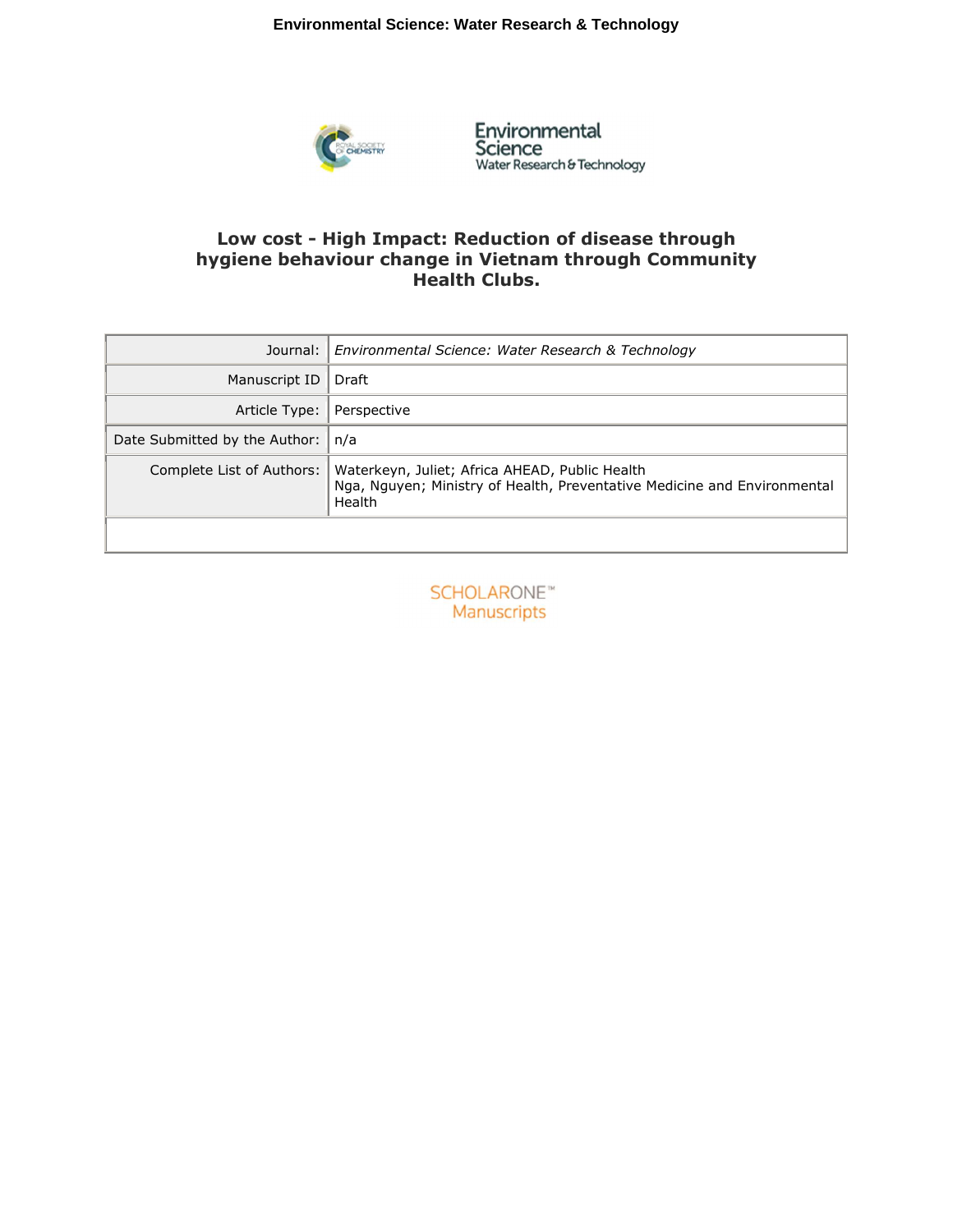## **1. BACKGROUND**

## **1.1. Water and Sanitation Sector in Vietnam**

To achieve MDGs by 2015, The Government of Vietnam initiated the National Target Program (NTP) of rural water supply and sanitation from 2011. By the end of 2010, after NTP1 (2001- 2005) and NTP2 (2006-2010) rural water supply household coverage was more than 83% but rural household sanitation was only 60% failing to achieve set target of 70%. To achieve set target of NTP3 that 75% rural households have toilets by 2015, the Ministry of Health, the body responsible for rural sanitation component of NTP in Vietnam is concerned that in order to improve family health a stronger emphasis on sanitation and hygiene behaviours is needed to galvanise communities to improve their living standards. A number of promising behaviour change methodologies have been developed since 2000 in order to promote sanitation and hygiene including, Community-Led Total Sanitation (Kar, 2008) which concentrates on sanitation (mainly open defecation), and Social Marketing (Curtis, et al. 2001) focusing mainly on handwashing and the Community Health Club Approach (CHC) (Waterkeyn, 2010) which includes not only water, sanitation, and hygiene but all common preventable diseases. This research summarises the outcomes of a pilot project to field test the Community Health Club Model that has been undertaken in four provinces, but further research is needed as it scales up to compare it's cost-effectiveness to other methodologies. Rates of sanitation and hygiene practices are considered low in rural Vietnam, and although 75% of rural households have latrines, only 18% of those in rural households meet government hygienic standards (MARD, 2011). In terms of hygiene, only 15.6% of surveyed householders and 11.5% of school students wash hands with soap after defecation. Ethnic minorities such as the Thai are at higher risk, with less than 4% having access to hygienic latrines and less than 6% washing hands with soap after defecation.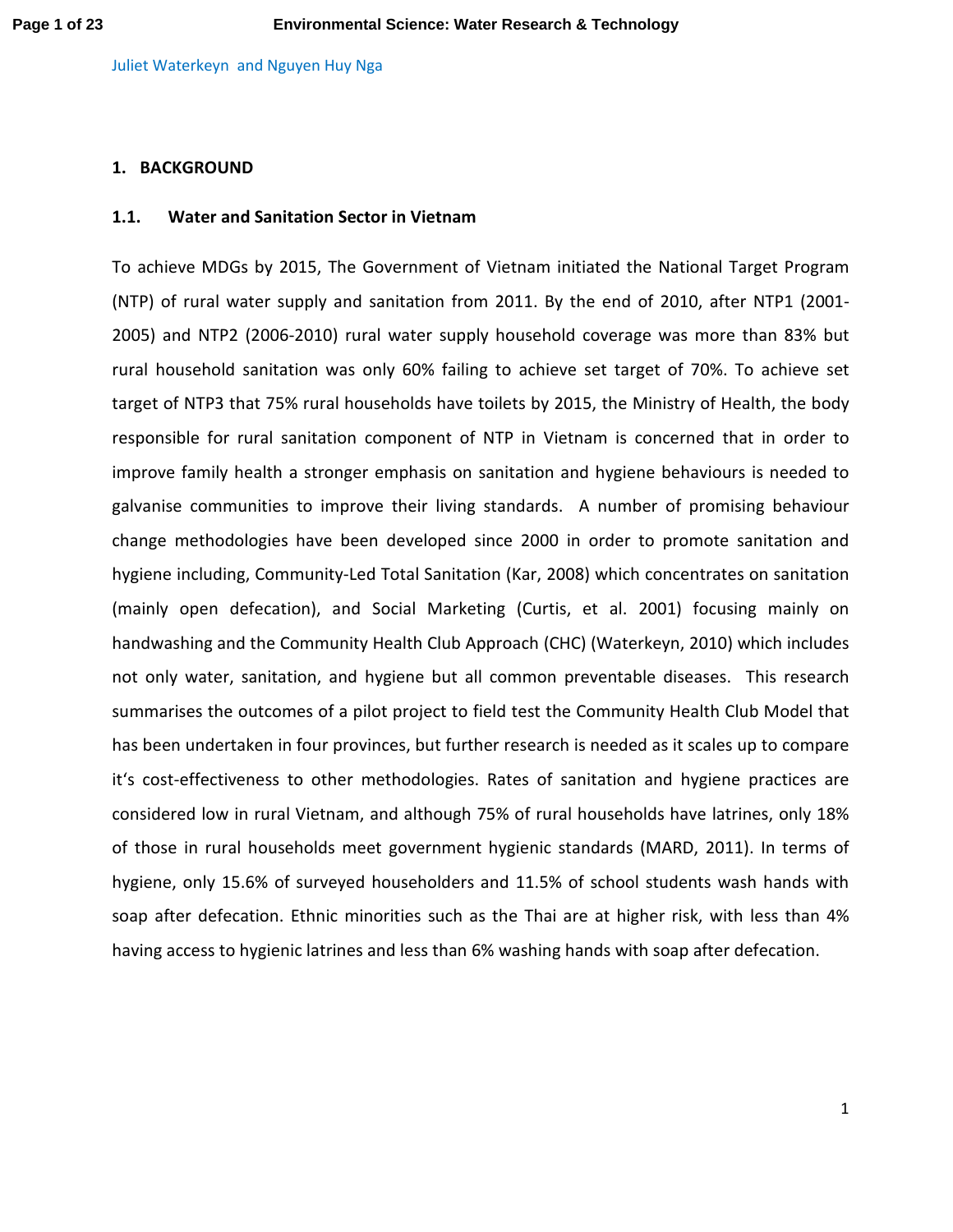## **1.2. Making PHAST faster**

The Participatory Hygiene and Sanitation Transformation (PHAST) methodology (Srinavasan, 1990) was used in Vietnam in the 1990's. Although there were many positive aspects in terms of empowering a community with analytical skills, many concluded that it had largely failed to produce any substantial hygiene behaviour change. This was confirmed in a Tanzanian Study (Malabo, H et al., 2007) and in Uganda (WSP-PGA, 2005) which both concluded that there was no significant difference in the PHAST and non PHAST areas on handwashing practices and other simple hygiene behaviour. One of its failings was due to the fact it was too open ended, and did not target a specific group of people, but rather the village in general. To rectify this perceived difficulty, the Community Health Club (CHC) Approach used a more structured group that provided the missing link, converting group analysis into group consensus and decision-making, thereby enforcing individual action by positive peer-pressure (Waterkeyn, 2003). CHCs were shown to stimulate hygiene behaviour change at impressive rates, not only in Zimbabwe (Waterkeyn & Cairncross, 2005) but wherever the Model was tried subsequently in East Africa (Okot et al, 2005), West Africa (King & da Santos, 2007; CARE, 2005), and South Africa (Rosenfeld, 2009). The model has been recognised internationally as an effective strategy to change behaviour (Mara et al., 2010; John Hopkins / Cranfield, 2010; Poverty-Environment Partnership (2008). However, until now, CHCs have been used as a vehicle for development exclusively in Africa, and it is this adaption of the model for Asia that makes this pilot project in Vietnam of interest. This research explores whether the CHC Approach in Vietnam can succeed to change hygiene behaviour as cost - effectively as in Africa.

## **1.3. The Community Health Club Approach**

The underlying assumption of the CHC Approach is that people worldwide naturally want their children to survive and prosper and that the Vietnamese would respond to the CHC approach with the same enthusiasm as people do in Africa, as it would give them the opportunity to learn and change their lives. Evidence from CHCs in Zimbabwe shows that women in particular have a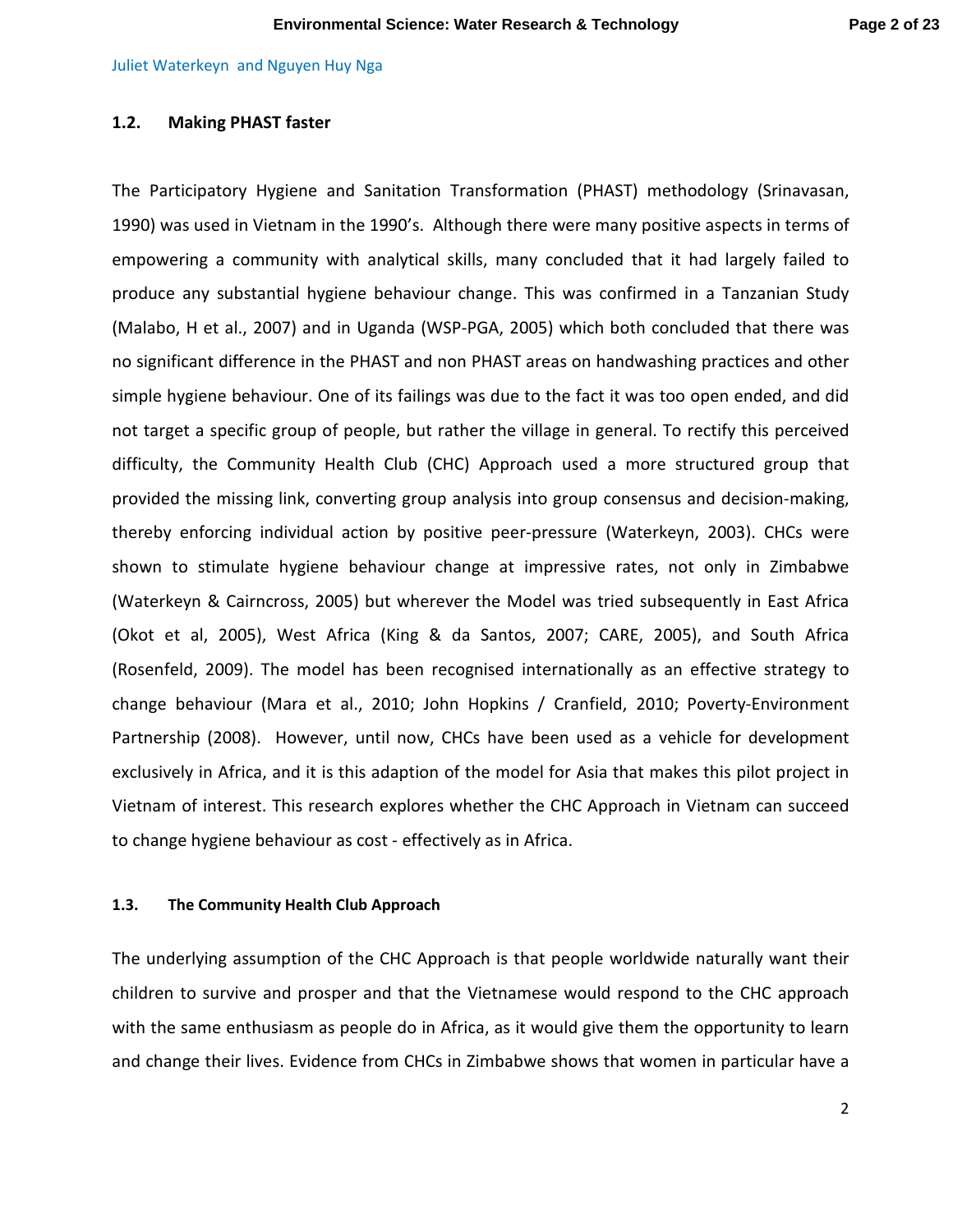strong respect for knowledge and this drive to learn, due largely to lack of opportunity for selfimprovement in the rural areas, ensures high levels of attendance (Waterkeyn, 2011). Lack of information is contingent on level of education and literacy so it is important to ascertain these levels in order to pitch the training at the appropriate level of information. In Vietnam the average adult literacy rate is 94%, with 96.1% for males and 92% for females (2009) which slightly higher than in Zimbabwe (2003) with an average of 90.7% for the adult population, with 94.2% for men and 87.2% for women above 15 years (Indexmundi, 2011). As there are higher levels of education and living standards in Vietnam, the CHC Approach it was a concern that this level of community training could be too basic for rural Vietnamese.

Parents in Africa have shown that they value knowledge (Waterkeyn & Waterkeyn, 2012) so as to ensure they have the ability to manage all printable diseases: not only those that cause infant and child death (diarrhoea, dysentery, cholera, HIV/AIDS and mosquito borne disease), but also minimize other common diseases that cause morbidity and decrease productivity such as intestinal parasites, schistosomiasis, acute respiratory infections, skin (scabies, ringworm), and eye diseases (trachoma). All these common diseases can be controlled by families no matter how poor, with their own efforts, and at very little lost, simply by practicing safe hygiene. The literature shows that safe hygiene, water and sanitation can eradicate diarrhoea (Feachem, 1985) and reported cases at health centres would be expected to decrease significantly in areas that are sufficiently saturated with Health Clubs. As a sole intervention, health promotion that achieves safe hygiene behaviour is more effective than either improved water quantity, quality or sanitation supply by decreasing not only diarrhoea but ascariasis, dracunculiasis, hookworm and schistosomiasis (Esrey et al, 1991). It has now been established that handwashing with soap apart from decreasing diarrhoea by 47%, can also decrease the transmission of Acute Respiratory Infections (ARI) (Curtis & Cairncross, 2003) because germs spread by hand contact as well as through the air.

The CHC Approach aims to develop an active club of committed members in every village who have the mandate to manage environmental health, and encourage community hygiene through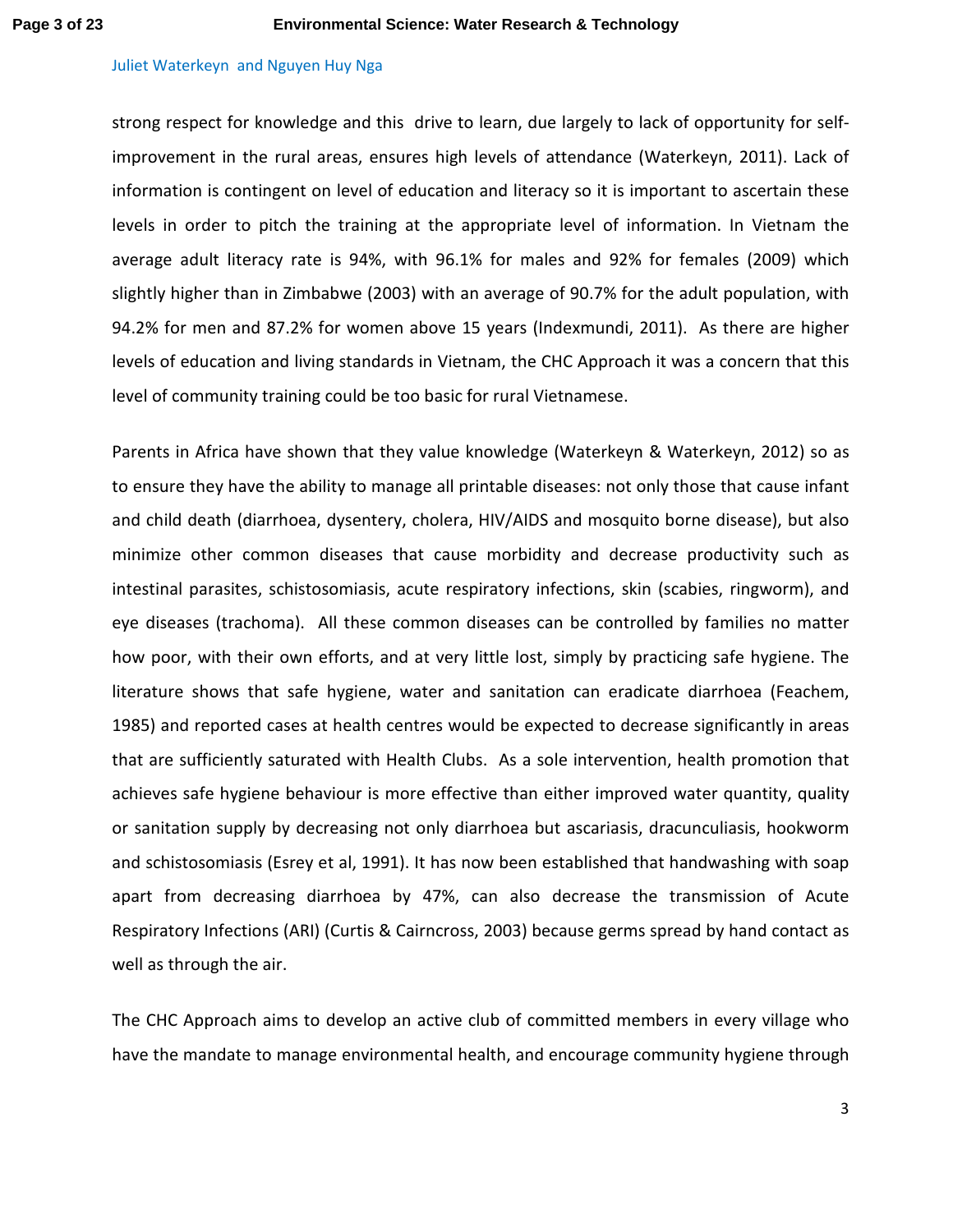practices that can be controlled locally. Regular weekly meetings are held, which seek to attract at least 80% of the households in a consistent group effort to improve standards of living. Within the Club, a sense of identity, combined with a dedication to standards and norms of hygiene behaviour, is promoted by the group. Consensus and positive peer pressure to conform to common hygiene standards is the mechanism for change.

### **2. IMPLEMENTATION OF THE PILOT PROJECT**

The Ministry of Health in Vietnam decided to pilot the CHC Model to ascertain whether it was indeed appropriate for Vietnam, with an ability to stimulate a demand for sanitation and behaviour change, being as cost-effective in Asia, as it is in Africa.

In three Northern Provinces, (Son La, Phu Tho, and Ha Thin), communities were mobilised and 12 CHCs were started in one district of each province, with six CHCs in two purposely selected communes. Village Health Workers (VHWs) were the primary CHC facilitator with strong support and supervision from the Commune Health Workers (CHWs). The Departments of Preventive Medicine and Environment (now is Health Environment Management Agency – VIHEMA) at central and Preventive Medicine Center was the lead implementing agency at Province and District level. At Commune level, the Commune People's Committee was the lead implementing partner.

## **2.1. Mobilisation of the Community**

In order to fully test the CHC approach the Provinces had been asked to choose their most challenging areas, where hygiene levels were the lowest. In the North West, in Son La Province, the CHC consisted of mainly Thai ethnic group who lived in mountainous terrain having to walk far to CHC Meetings, therefore the size of club tended to be smaller, but no less enthusiastic than in the other two Provinces where access by road, usually by motor bike, made gathering the community much easier. However in the lower farming areas, people were busy all day and CHC meetings tended to be at night. This was made easier by the facility of the Culture House in each village, with electricity. Meetings were also an opportunity for communities to socialise and sing,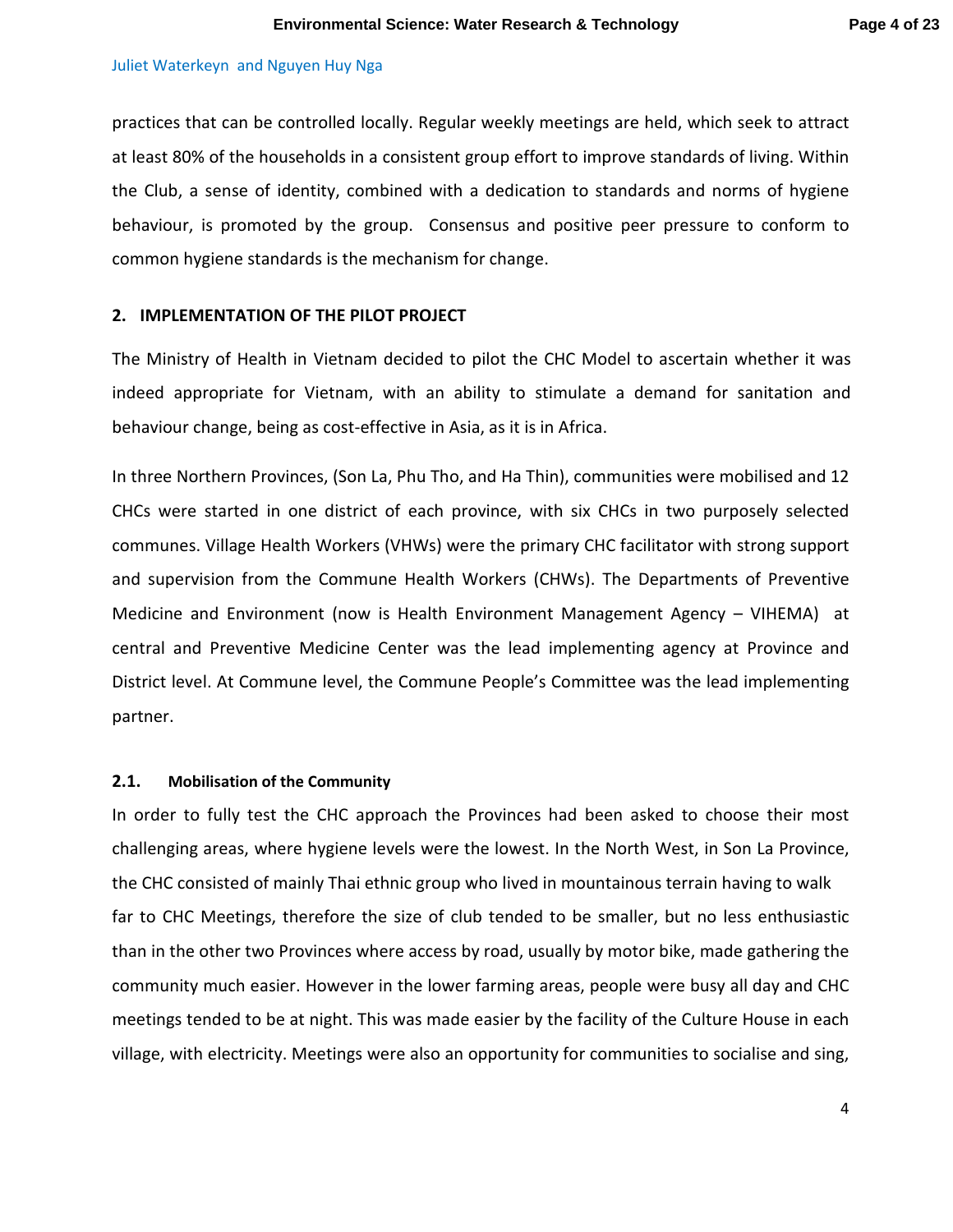as well as learn. Every day Social Marketing was done with 'propaganda' messages that were broadcast on the public announcement system to encourage people to join and the weekly meeting were also often relayed over the village by loud speaker which meant that nonmembers were also exposed and this could have a ripple effect of the knowledge being provided in the CHC meeting. Considerable amounts were spent on large billboards erected in each of the communes, showing key messages.

The Mobilisation Strategy that was used to get CHCs started, was to use the existing 'Mass Organisations' (Women, Youth and Farming groups) as they are the main implementing partners on the ground. The proposal for starting a CHC in the village was taken to the commune committee and approved at commune level. They then organised a community meeting in the village and informed people of the objectives and formed an action plan as to how to proceed. An Executive Board was established in each village, with the Chairman being the Head of Commune, and the Board consisting of the Vice Chairman of the People Communes, and Chairpersons from each of the mass organisation.

## **2.2. Size of CHC and Coverage**

By the time of this research there were a total of 48 CHCs in the three provinces, with 2,929 members, with an average of 63 members per club. Taking an average of 4.5 people per family, this amounts to an estimated 12,784 beneficiaries from this Pilot Project.

- **Phu Tho** had 24 CHCs with **1,320** members: 3 out of 23 three communes were covered.
- **Ha Tinh** had 12 CHCS in 18 villages with **829** members: 36% coverage in 2 communes.
- **Son La** had 12 CHCs in 55 villages with **780** members: 21% coverage in 2 communes

# **2.3. Training Material**

The CHC training usually depends on a large array of visual aids. This 'toolkit' is developed specially for the CHC programme and in Vietnam consisted of a card set of 10-20 cards for each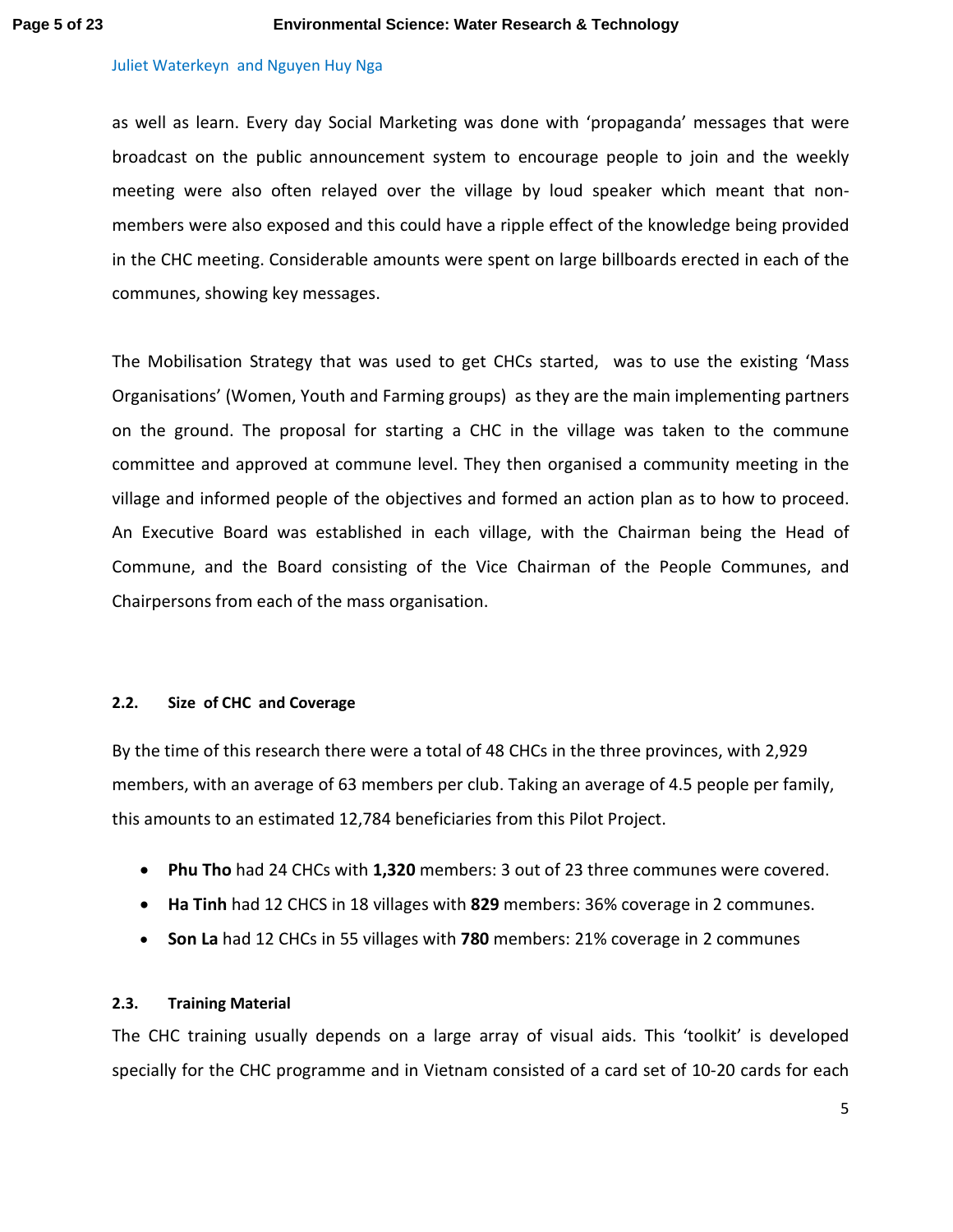of the 20 health topics, one per session. However, the timing was poor, as the CHCs started up in mid 2010 although the training materials were only distributed to the provinces March 2011, which meant that none of the facilitators had used the correct visual aids for the training. In Son La and Phu Tho, some facilitators used the old PHAST Tool Kits which were appropriate when focusing on diarrhoea and sanitation. In Ha Tinh the new draft Tool kit was printed in colour, and the flip chart on handwashing from the Unilever programme was useful to reinforce messages. This consisted of posters, billboards and a flip chart on diarrhoea. Based on observations of the six health clubs visited, it appears that although the facilitators did try and use the participatory approach by dishing out the cards for people to explain, there was still a strong didactic tendency to lecture the audience and be the teacher.

### **2.4. Community Response**

When asked to judge the popularity of the CHCs on a scale from 1-10, in a structured interview by health officials, the response from the Community was rated as good with 8 in Son La, 7 in Phu Tho, and very good with 9 in Ha Tinh.

Ha Tinh officials reported that the community '*have better relationships with each other, and exchange information, do village clean ups, have better coordination and help improve knowledge and awareness.'*

Phu Tho officials said, 'the *CHCs are very popular because people do it voluntarily, they vote for the committee and they organise it all themselves…more focus on the practical and more participation. They don't rely on the facilitator so it is a two-way team work and promotes a good spirit. '*

Son La officials reported: **'***We are very satisfied with the changes and expect that it can be replicated to other districts. With experience it has improved knowledge and skills, not only for*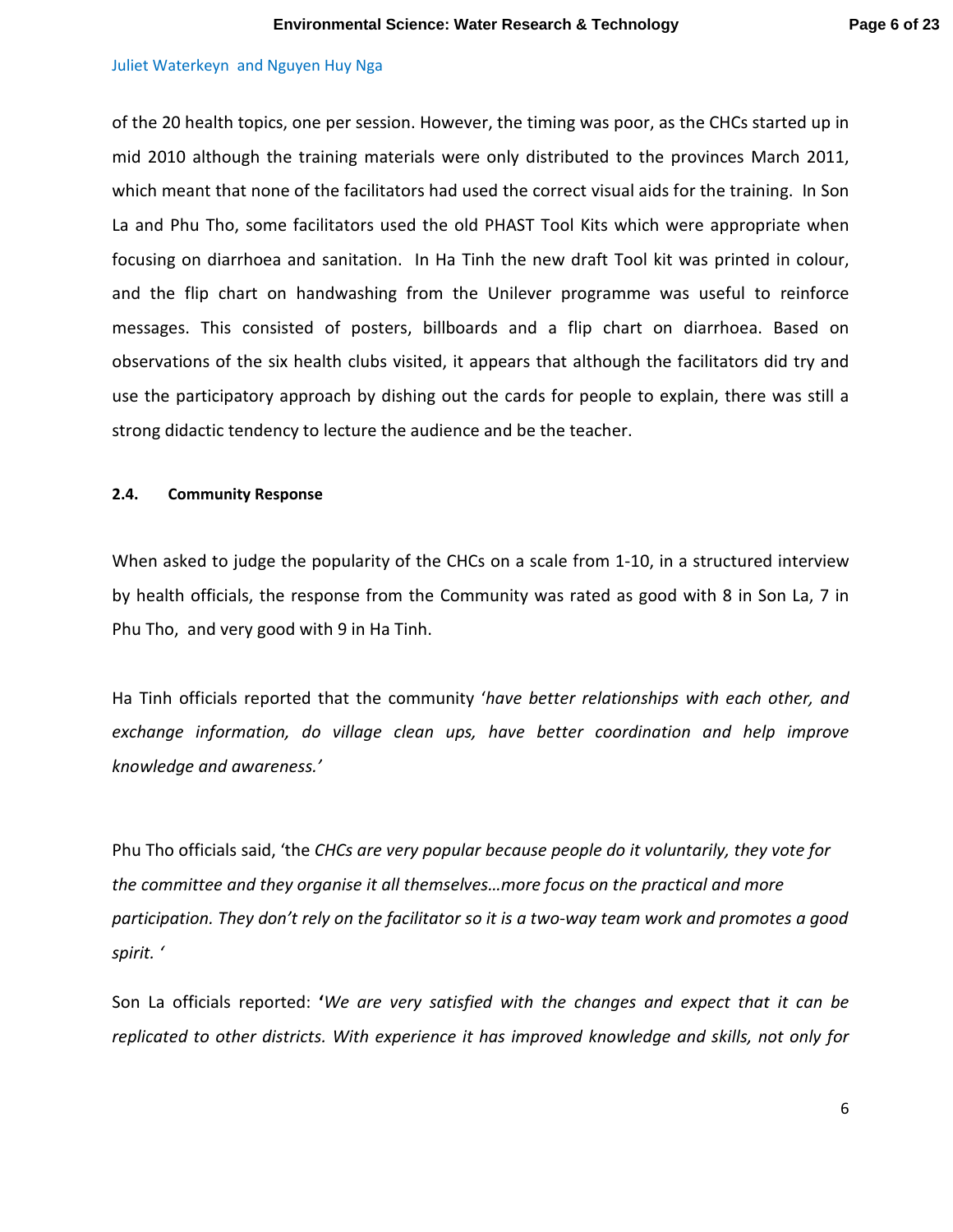*district but also for provincial staff. Before we had to deal with health promotion but not in a professional way, no materials, so after CHC training we know how to do it.'* 

| <b>PROVINCE</b>                         | Son La            | <b>Phu Tho</b>     | <b>Ha Tinh</b>     | <b>TOTAL</b>            |
|-----------------------------------------|-------------------|--------------------|--------------------|-------------------------|
| <b>Total population of Province</b>     | 1,083,800         | 1,316,700          | 1,230,300          | 3,630,800               |
| <b>Total number of Districts</b>        | 11                | 13                 | 11                 | 35                      |
| <b>DISTRICT</b>                         |                   |                    |                    |                         |
| <b>Selected CHC District</b>            | <b>Muong La</b>   | <b>Thanh Son</b>   | Thach Ha           | $\overline{\mathbf{3}}$ |
| <b>Area of District</b>                 | 543.6m2           | 1309km2            | 399km2             |                         |
| Population of selected District*        | 74,668            | 187,700            | 182,120            |                         |
| Person per km2 (density)                | 76                | 373                | 204                |                         |
| <b>COMMUNE</b>                          |                   |                    |                    |                         |
| Number of communes in selected          | 16 out of 206     | 23                 | 31                 | 70                      |
| district                                |                   |                    |                    |                         |
| <b>Selected CHC communes</b>            | <b>Muong Bu</b>   | <b>Thuc Luyen</b>  | <b>Thach Hoi</b>   | $\overline{7}$          |
|                                         | <b>Muong Chum</b> | Dich Qua           | <b>Thach Thang</b> |                         |
|                                         |                   | <b>Thach Khoan</b> |                    |                         |
| <b>Total population of CHC Communes</b> | 15,932            | 17,779             | $15,000**$         | 48,711                  |
| <b>VILLAGE</b>                          |                   |                    |                    |                         |
| <b>Number of CHC villages in CHC</b>    | 12 out of 55      | 24                 | 12 out of 18       | 48                      |
| communes                                |                   |                    |                    |                         |
| <b>Main Ethnic group</b>                | 85% Thai          | 59% Muong          | <b>90% Kinh</b>    |                         |
| <b>Total population of CHC villages</b> | 15,932            | 17,779             | 10,812             | 44,523                  |
| <b>Total number of households</b>       | 3,459             | 3,918              | 2,360              | 7607                    |
| Average number per household            | 4.6               | 4.5                | 4.5                | 4.5                     |
| <b>COMMUNITY HEALTH CLUBS</b>           |                   |                    |                    |                         |
| <b>Total number of CHCs</b>             | 12                | 24                 | 12                 | 48                      |
| <b>Number of CHC members</b>            | 780               | 1,320              | 829                | 2,929                   |
| <b>Number of beneficiaries</b>          | 3,588             | 5,940              | 3,730              | 13,258                  |
| Average number members per CHC          | 65                | 55                 | 69                 | 63                      |

**Table 1: Demographic Information of Community Health Club Pilot project in 3 Provinces of Vietnam**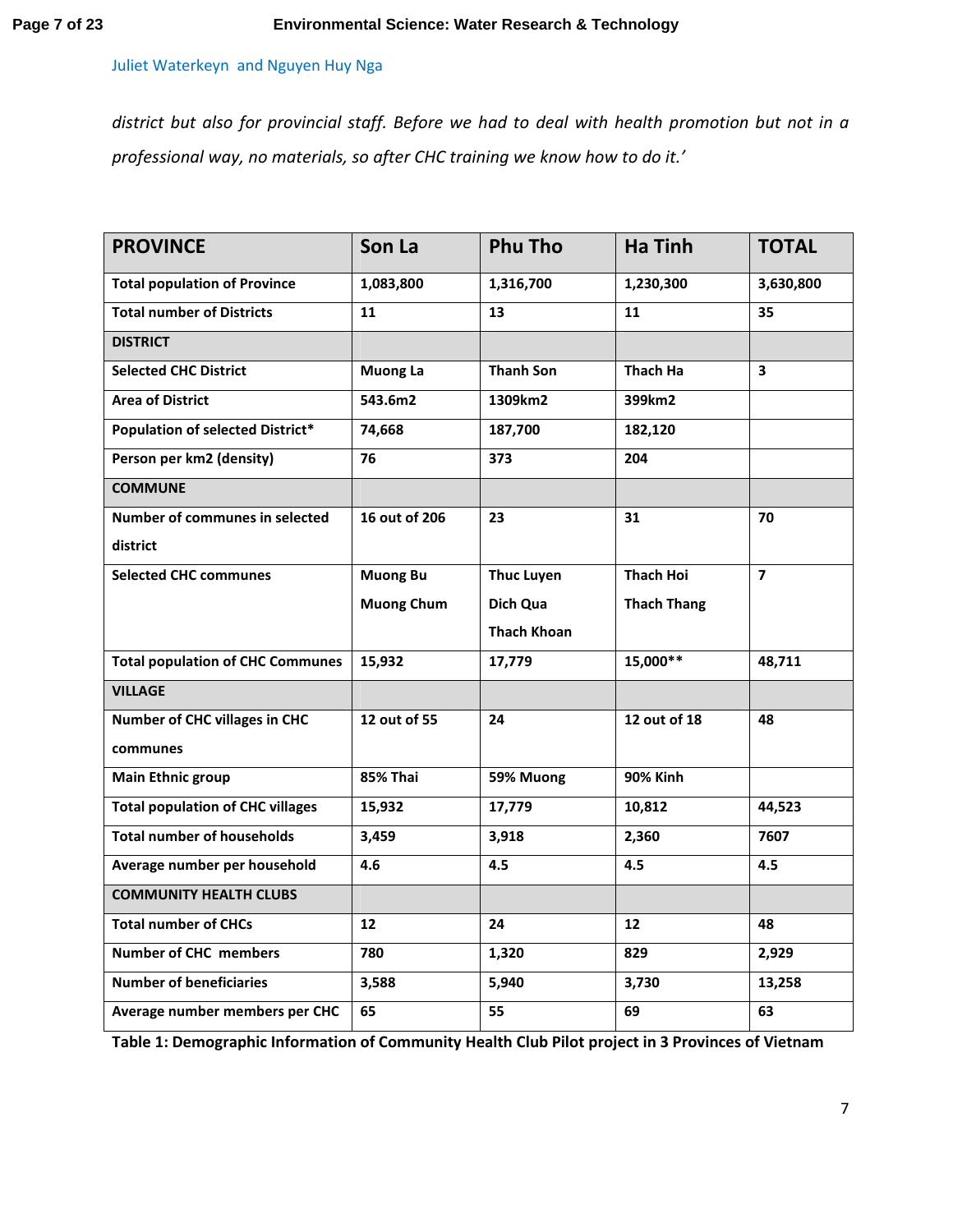**\*GSO Vietnam (2009) \*\* info not available: to be verified (average guess)** 

## **2.5. Attendance Rates**

Spot observations of 6 Community Health Clubs, (two out of 12 in each Province) showed that health club members gathered easily with an average of 63 members. The majority of members were well versed in the key health messages, although the elderly and less educated were more passive, and gender issues were still evident with women very deferential to men who usually controlled proceedings in an autocratic style. It was clear even from this small sample of CHCs that the people had been well mobilised and although there were challenges in the start up. However, once people began to see what went on in the clubs, the numbers swelled, and the popularity of the programme was clearly visible. They also had great enthusiasm for learning, and showed great creativity, producing poems, drama, dance and songs to reinforce the health messages. Levels of knowledge appeared high with no hesitation when asked to explain disease transmission. The use of public announcement system greatly magnifies the dissemination of information outside the immediate walls of the Commune House to the entire village, as even if people don't attend the sessions in person many are exposed to the proceedings.

Normally it is easy to check attendance when visiting CHCs by asking to see the membership cards but as members had not been given membership cards, it was not possible to verify the average attendance with a spot check. However, registers of all members, and their attendance, as well as minutes of every session were kept in a record book and the secretarial standard was high. There was a school-type role call at the beginning of each session, and this is another way of monitoring which is more top-down but a proceeding that Vietnamese are used to.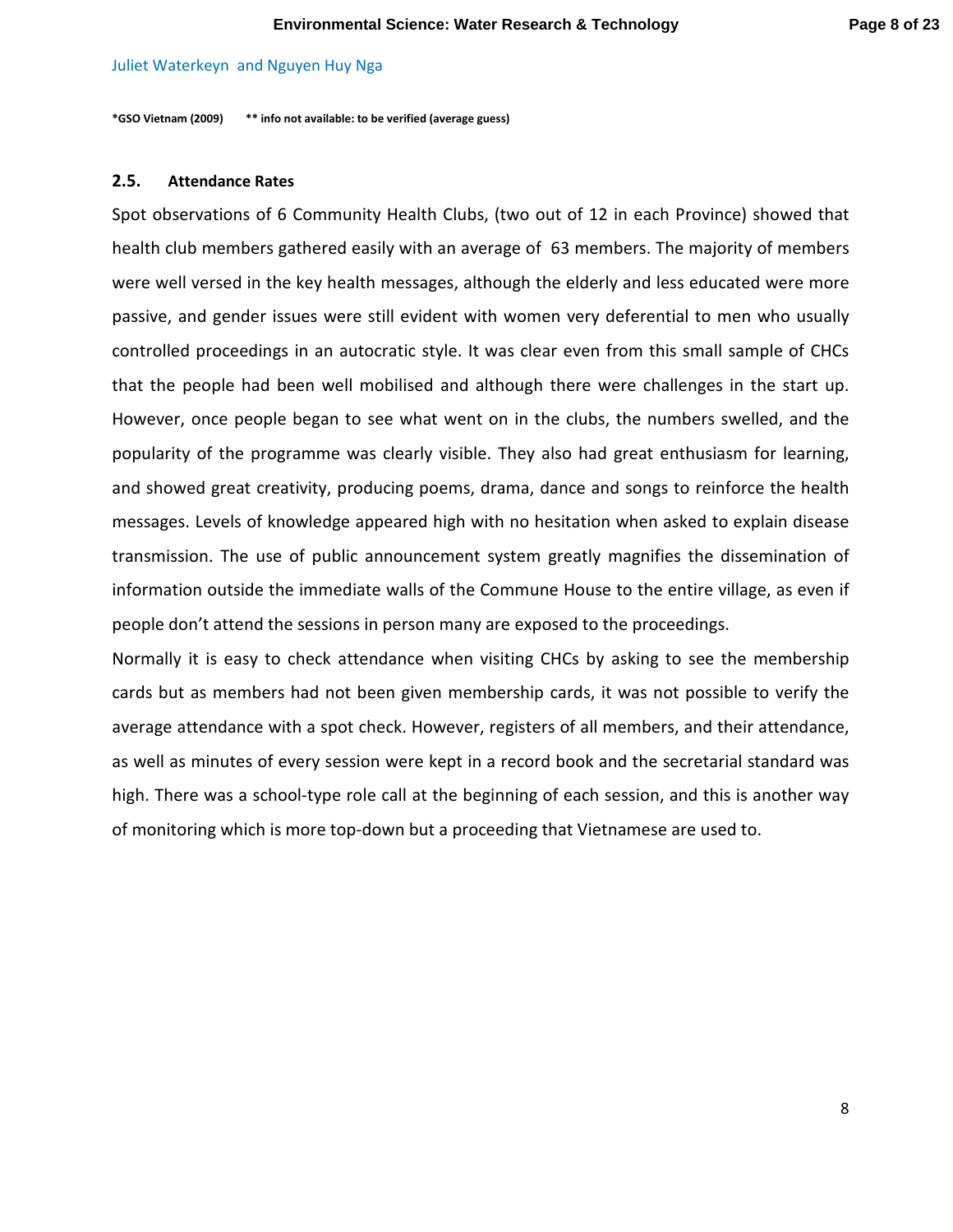*Fig 1: MEMBERSHIP CARD showing Topics of Health Sessions and associated recommended practices*

| <b>Number</b>  | <b>TOPICS</b>               | <b>Signature</b> | <b>Recommended Practices</b>       |
|----------------|-----------------------------|------------------|------------------------------------|
| $\mathbf{1}$   | <b>INTRODUCTION</b>         |                  | <b>Register as a member</b>        |
| $\overline{2}$ | <b>COMMON DISEASES</b>      |                  | Form a hygiene cluster             |
| 3              | <b>PERSONAL HYGIENE</b>     |                  | Use of soap                        |
| 4              | <b>HANDWASHING</b>          |                  | No skin disease in family          |
| 5              | <b>DIARRHOEA</b>            |                  | <b>Correct handwashing</b>         |
| 6              | <b>DEHYDRATION</b>          |                  | <b>Make SSS correctly</b>          |
| $\overline{7}$ | <b>OPEN DEFECATION</b>      |                  | Zero open defecation               |
| 8              | <b>SANITATION LADDER</b>    |                  | A clean covered latrine            |
| 9.             | <b>HYGIENIC LATRINES</b>    |                  | A hygienic latrine                 |
| 10             | <b>WASTE COLLECTION</b>     |                  | <b>Waste management</b>            |
| 11             | <b>ASSESSMENT</b>           |                  | <b>No littering around home</b>    |
| 12             | <b>FLY CONTROL</b>          |                  | <b>Fly control measures</b>        |
| 13             | <b>WATER SOURCE</b>         |                  | <b>Protected Water Source</b>      |
| 14             | <b>WATER STORAGE</b>        |                  | Safe drinking water                |
| 15             | <b>INTESTINAL PARASITES</b> |                  | <b>De-worm children</b>            |
| 16             | <b>FOOD HYGIENE</b>         |                  | <b>Clean organised kitchen</b>     |
| 17             | <b>HOME HYGIENE</b>         |                  | <b>Rat control measures</b>        |
| 18             | <b>COMPETITION</b>          |                  | <b>Tidy home and yard</b>          |
| 19             | <b>RESPIRATORY DISEASE</b>  |                  | <b>Fuel efficient stove</b>        |
| 20             | <b>AVIAN FLU</b>            |                  | <b>Improve livestock pens</b>      |
| 21             | <b>MOSQUITO DISEASE</b>     |                  | No mosquito breeding ground        |
| 22             | <b>REVIEW</b>               |                  | <b>Home visit and assessment</b>   |
| 23             | <b>PLANNING</b>             |                  | <b>Future plans</b>                |
| 24             | <b>GRADUATION</b>           |                  | <b>Certificate full attendance</b> |
|                |                             |                  |                                    |

## **2.6. Non Adherence to the Classic CHC Model**

It has been emphasised in past programmes that the CHC Model functions best with the use of some key ingredients which are necessary in order to achieve a high level of community response. However in Vietnam there was a variation from the 'classic' model: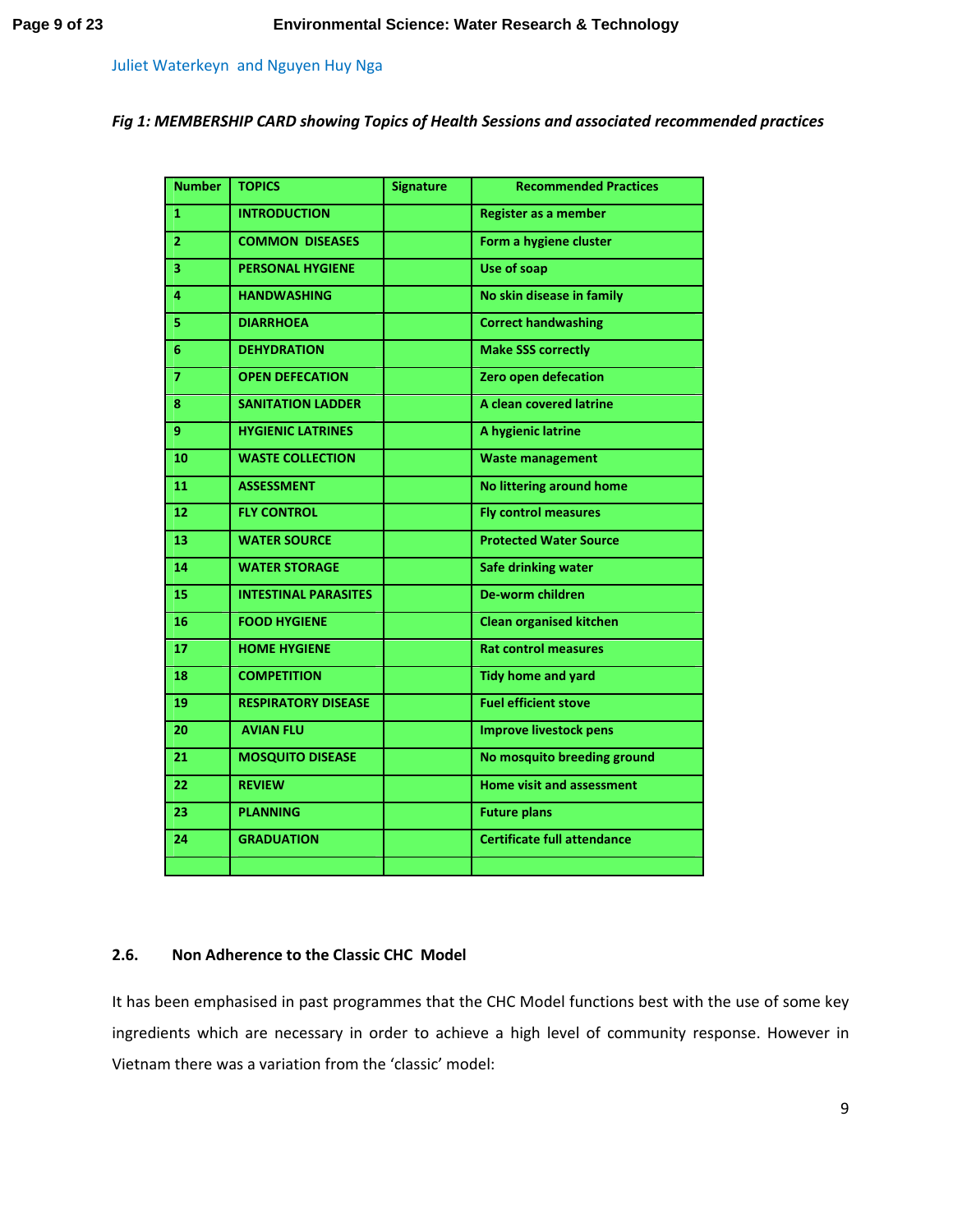- All programmes in Africa have used a membership card issued to each member at the registration: In Vietnam none of the three project areas gave out membership cards, due to failure of central organisation to have these cards printed.
- Appropriate visual aids are usually considered indispensible in participatory activities, in order to enable visualisation of issues and stimulate discussions: In new Tool Kit of visual aids were still being developed, so if any visual aids were used they were from other programmes or photocopies of the draft Tool Kit in black and white.
- It has been a hallmark of CHCs in Africa that there are public celebrations known as Graduations at the end of each 6 month training to give certificates to those who have completed the 20 sessions. However, no celebrations were arranged for the CHCs in Vietnam and this public recognition was therefore not an incentive.
- Sensitivity to the agricultural season is usually critical in order to get high attendance: In Vietnam this would have been best between March and October, to avoid the monsoons. However in all three areas timing of the Pilot Project was stretched over two years often running through the rains, mainly due to budgetary dictates.
- Based on club size in Africa, the size of the CHC in Vietnam were targeted at around 100 members per CHC: In Vietnam average number of members per CHC were 68: in the mountains areas of Son La, the population density is low, 76 people per km<sup>2</sup>, as opposed to 373 in Phu Tho and 204 in Ha Tinh.

## **3. THE RESEARCH**

### **3.1. Objectives**

The main objectives of the research were to evaluate the cost-effectiveness of the CHC pilot model and whether the CHC Approach is culturally acceptable in Vietnam. This was ascertained by asking four key questions:

- 1. Have CHC member's knowledge improved?
- 2. Have people improved their hygiene behaviour?
- 3. Have communicable diseases in the CHC area decreased?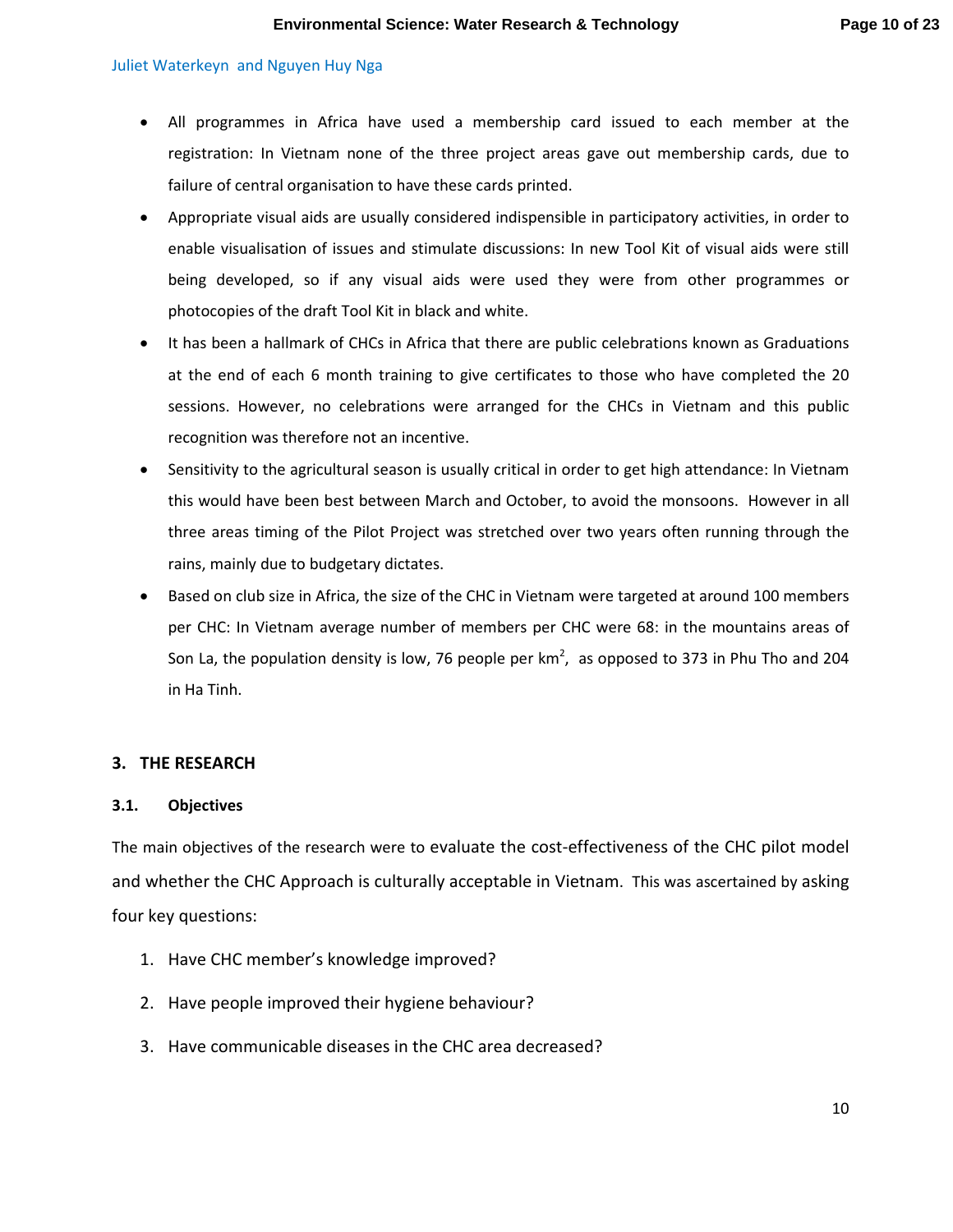4. Is the CHC pilot project cost-effective?

# **3.2. Method**

The research was conducted using a combination of following methods:

- 1. Analysis of the results from each Province of the base line and post line survey which was conducted and collated by MoH.
- 2. Structured interviews of key informants (MoH district officials)
- 3. Observation of a sample of six CHCs in action and six individual home visits
- 4. Reported Cases at clinics in CHC and non CHC areas from Ministry of Health

# **3.3. Sources of Bias and Confounding**

The data from in the household survey was collected by the same Village Health Workers who have facilitated the project, so there may be some interviewer bias, although most were observations rather than theoretical questions, thus verifiable. Enumerators were asked to interview 100 respondents. However, where there were not enough CHC households, they also took non-CHC households and the respondents could not be differentiated in the data. For this reason it is likely that the rate of change within the CHC membership is actually higher than it appears from these statistics, which show a combined level of CHC and non CHC. The standard household survey was adapted to suit each district, which made comparative analysis difficult and as a result data from Son La and Phu Tho could not be used in this analysis. Therefore only data from Ha Tingh District is presented in findings based on the survey, i.e. levels of knowledge and behaviour. The statistics collected from the Health Centres should be impartial in that they record reported cases objectively, without bias towards the objective of this research. The CHCs are not the only health promotion being done, and statistics show that there has been a gradual trend in improvement of most communities in Vietnam over the past five years (NTP2). Therefore to clarify findings we have compared CHC with non CHCs areas as a control for clinical reported cases. In Ha Tinh, Social Marketing Unilever Programme was running for a one year concurrently in all communes, including the CHC communes, promoting handwashing with soap.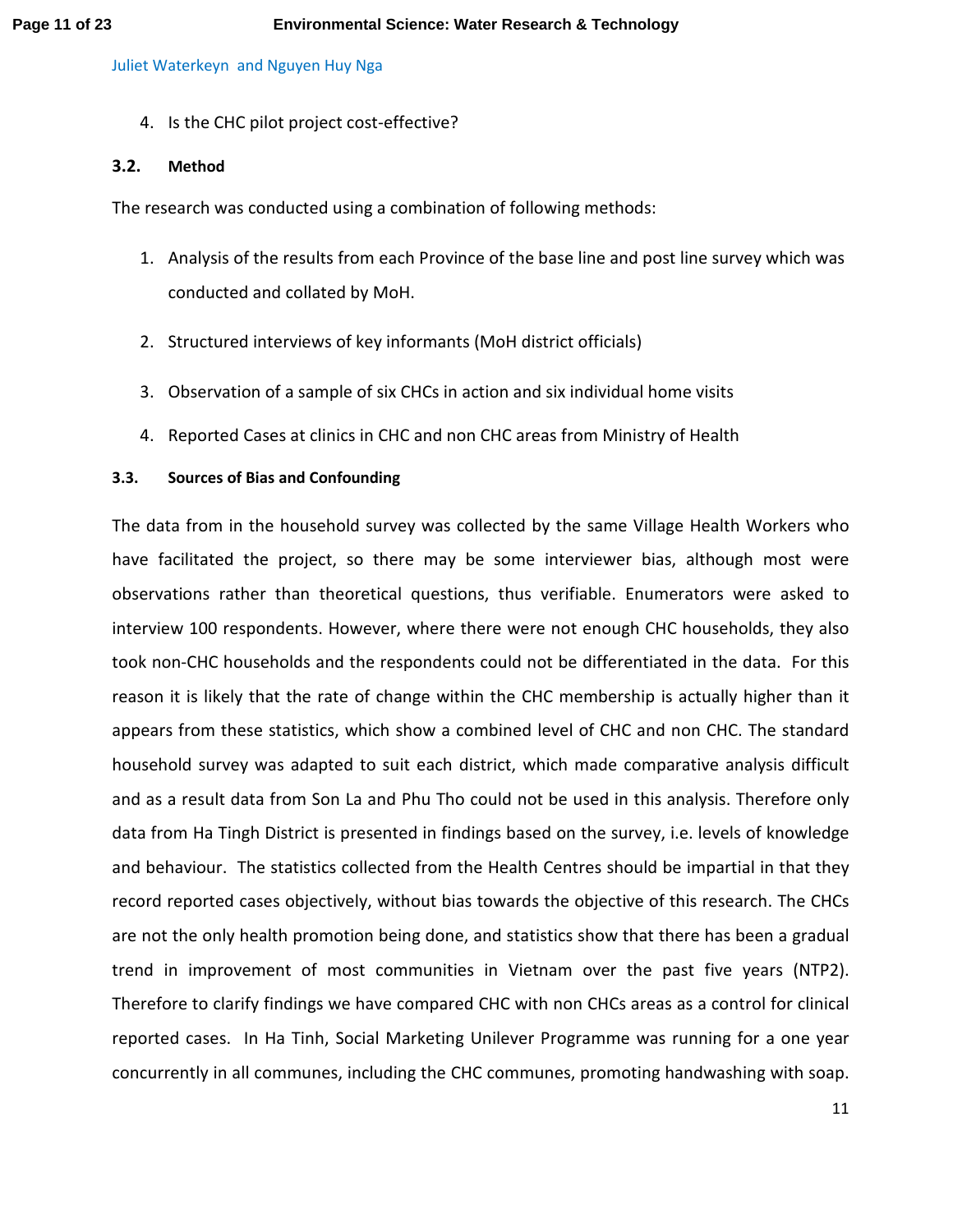Therefore to avoid confounding and to measure the impact of the CHC *only*, we have sited findings from topics were not included in Unilever IEC material and measure response to these messages. Although the author is the originator of the CHC approach, every attempt has been made to record observable indicators which can be verified empirically. The original data was collected and analysed by each district by Ministry of Health and presented in their annual reports. However to be certain of the quality of the data, only the one district which could provide raw data for the full base line and post intervention survey that could be checked, has been reported in this paper.

## **3.4. Data Collection**

The household survey was carried out twice (pre and post) in each of the three Pilot Projects. As all households have been surveyed in each village, there was no sampling thus giving strong statistical validity (p>0.001).

## **4. FINDINGS**



## **4.1. Improved Knowledge**

*Fig 2: Improved Knowledge in Ha Tinh after one year of health promotion using two indicators. Vietnam, 2010.*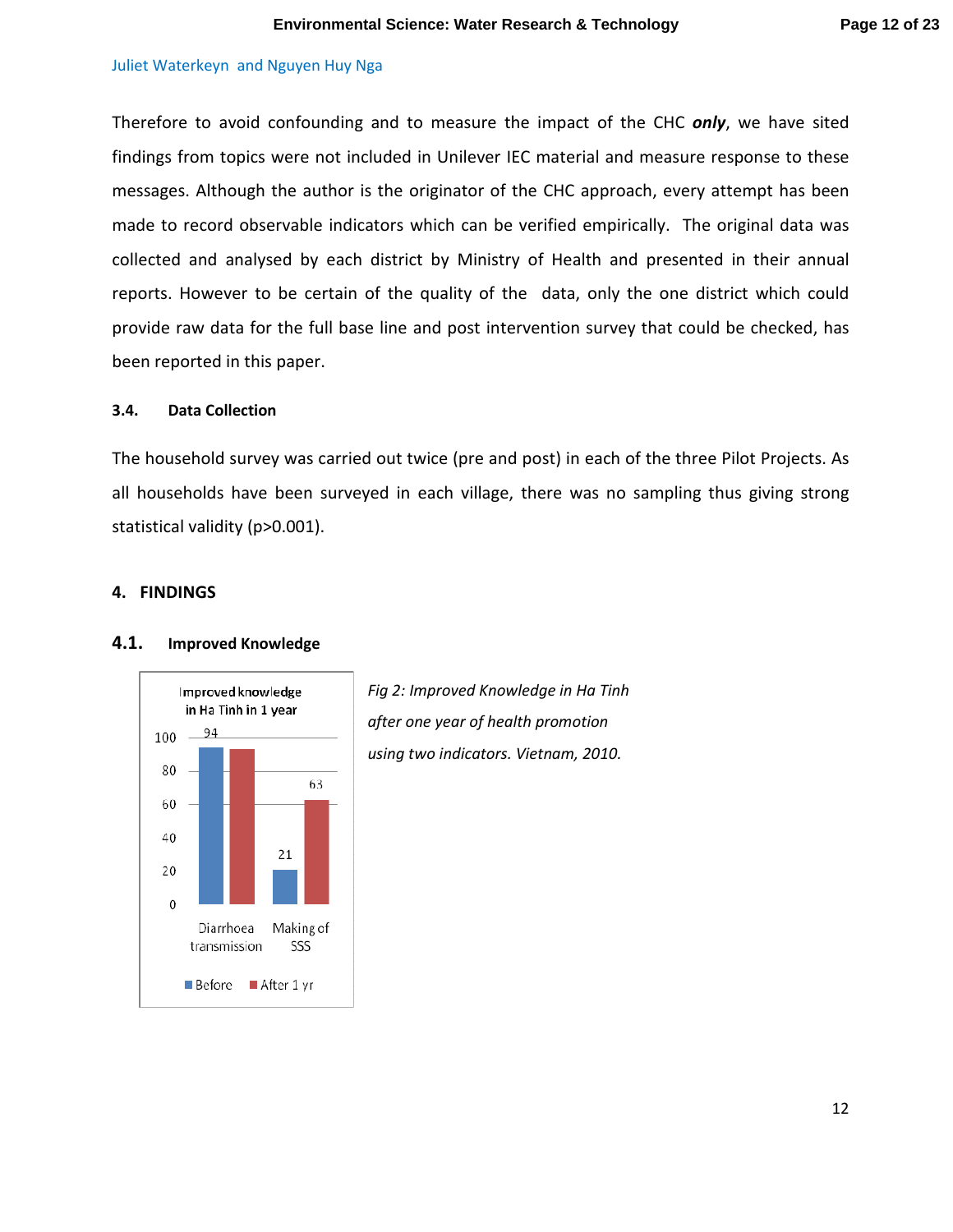Between November 2009 and December 2009, the chart (left) shows there has been little or no change in the knowledge of diarrhoea transmission as can be seen the knowledge of this topic was already 94% before the programme. This unexpected finding helps us to unpick the effects of both programmes as it shows that most people already know the cause of diarrhoea, without the help of either the Unilever project (which stressed handwashing with soap to prevent diarrhoea) or the CHC project.

However there has been a significant change (42% increase) in the knowledge of how to make Sugar Salt Solution (SSS) which is a homemade way to treat dehydration that has obviously not been commonly know before the CHCs. This was not part of the IEC content in the Unilever programme.

## **4.2. Behaviour Change**

In Ha Tinh District, a survey of 7,187 base line respondents, and 1,200 post intervention respondents was undertaken. Taking an average of these 16 indicators we have a 36% behaviour change as measured after one year. There is an increase in safe hygiene in CHC areas in one year in Ha Tinh, with 14 out of 17 proxy indicators being highly significant (p>0.001) and two safe water source and treating drinking water at p>0.05 significance. Only the use of bed nets for mosquito protection shows no change as it was 100% in both pre and post intervention survey. These three indicators are practices that have already been addressed by previous programmes. However the holistic CHC approach has many other practices that have not been targeted to the same intensity by previous health promotion campaigns and all these show high levels of change in one year. The most extreme change in behaviour is a significant rise of 53% in the use of soap for handwashing.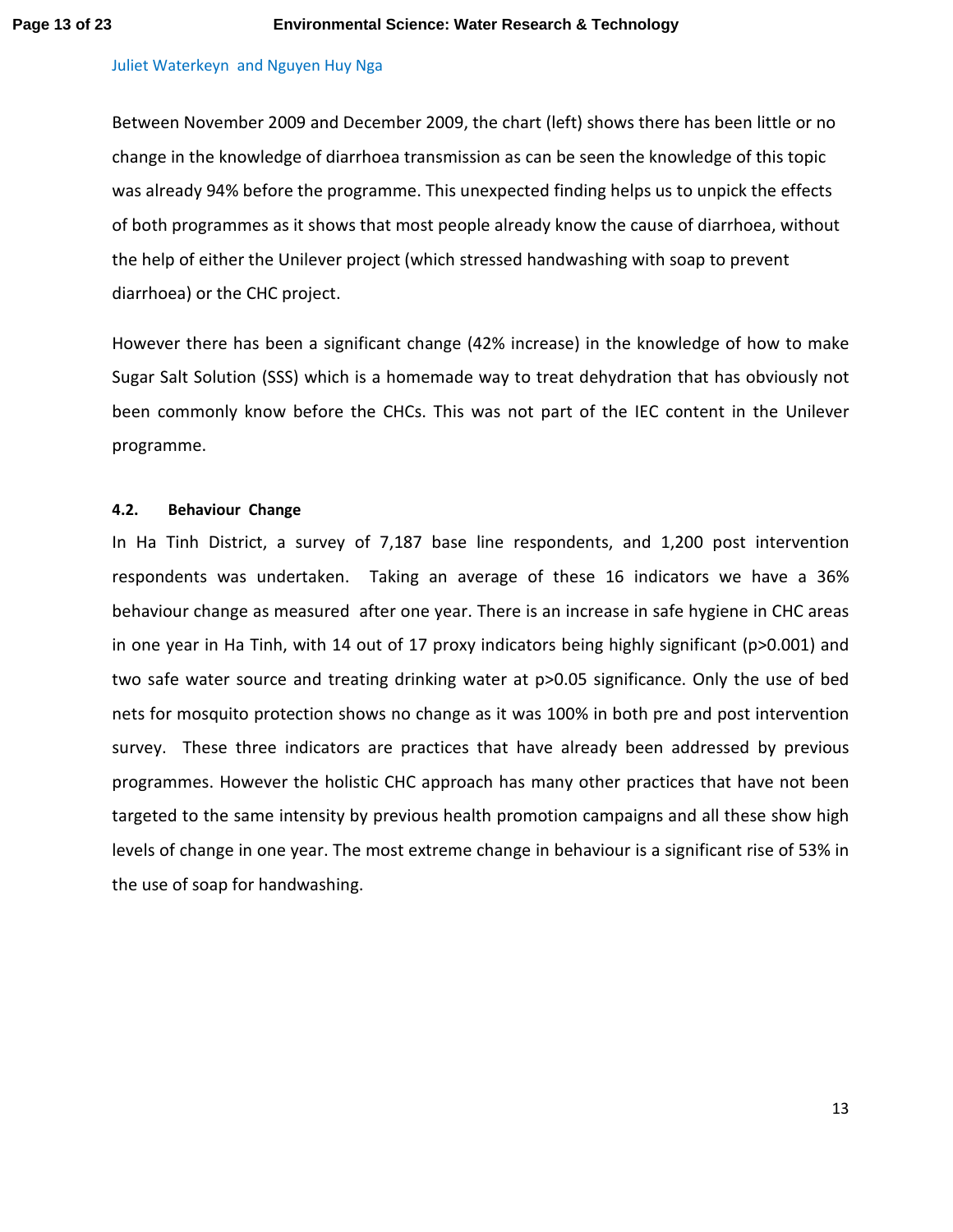*Fig. 3. Prevalence of observed proxy indicators of safe hygiene in CHC members after one year of health promotion, in 2 communes of Ha Tinh District, Vietnam. (2009-2010)* 



Whilst treatment of water and safe water source was already high, the importance of storing water is now understood in the community, and safe practice increased from 35% to 89%, an increase of 54%. With safe water source, safe storage and treatment of water in the home is can be estimated that there is now at least 89% safety on this transmission route.

The level of safe sanitation has been significantly increased with a great effort at latrine construction in the area, especially at the lower end of the sanitation ladder. Whilst hygienic toilets were 35% before the programme, there are now 56% coverage, making a 20% increase. This 20% represents 265 new simple latrines, 71 new composting latrines, 41 Septic Tank toilets and 7 new covered pit latrines.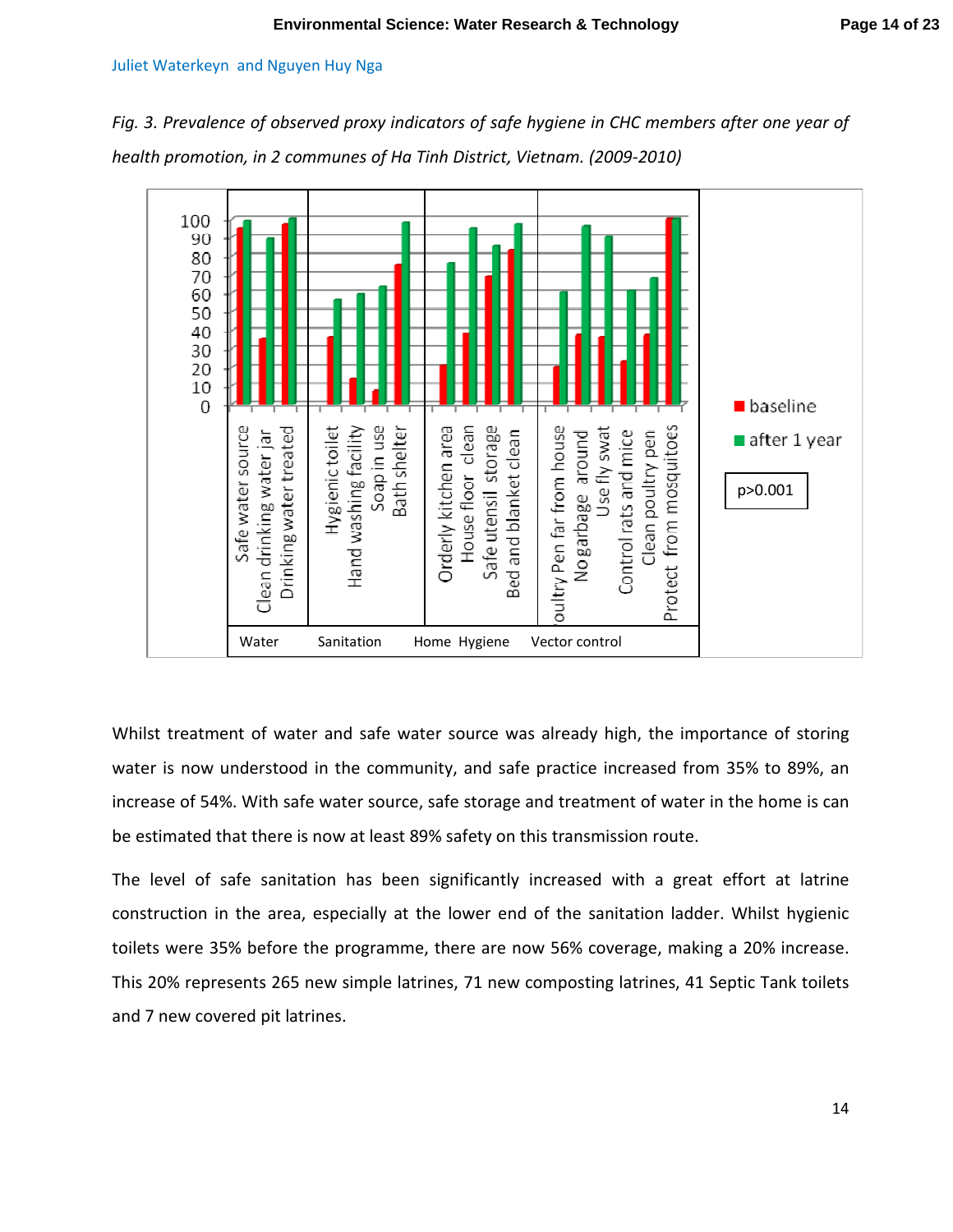Handwashing facilities have increased from 14% to 59%, an increase of 45%, and whereas soap was only in use in 6% of households, it is now used in 63%, an uptake of 57%.

Homes are cleaner as shown by an increase of safe storage of kitchen utensils from 68% to 85% (increased by 16%). Overall there is a 55% improvement in kitchen order from 21% to 76%, and 60% more homes have cleaner floors, a chore that has improved from 38% to 95%. Relating to spread of skin disease, even the cleanliness of bedding was improved by 14% from 83% to 97%.

With so much extra cleaning evident inside the houses it was surprising that these hard working CHC members also had time to clean up their environment. The same pattern emerges: 97% of the houses had no garbage littered around them compared to 36% which were littered in the base line: an impressive 59% change. The survey shows 30% more people (30% to 60%) now use a fly swot, and that 38% more people now practice some form of rat control (23% to 61%).

## **4.3. Disease Prevention**

Looking at the data from all three provinces for the past two years, the same pattern emerges: there is less diarrhoea, dysentery and food poisoning in all CHC communes, regardless of province. For the sake of brevity we have combined the reported cases of diarrhoea, dysentery and food poisoning (DD&FP) into one total for each commune.

To get the number of reported cases that can be attributed to poor hygiene we subtracted the number of cases in 2010 from the number of cases in 2009.

If we compare CHC communes between the three Provinces we can see that Phu Tho, has a much lower number of reported cases of diarrhoea dysentery & food poisoning than Ha Tinh and Son La. Whilst all communes, CHC and non CHC, made some reduction, the CHC communes made a much steeper reduction with an average of 61 saved cases (from 134 to 17 cases in one year) per commune, as opposed to non CHC communes, which reduced on average 24 saved cases per commune (from 99 cases to 75). It should be noted that the communes that were chosen for the CHC pilot project were in all cases the most challenging areas of each district. For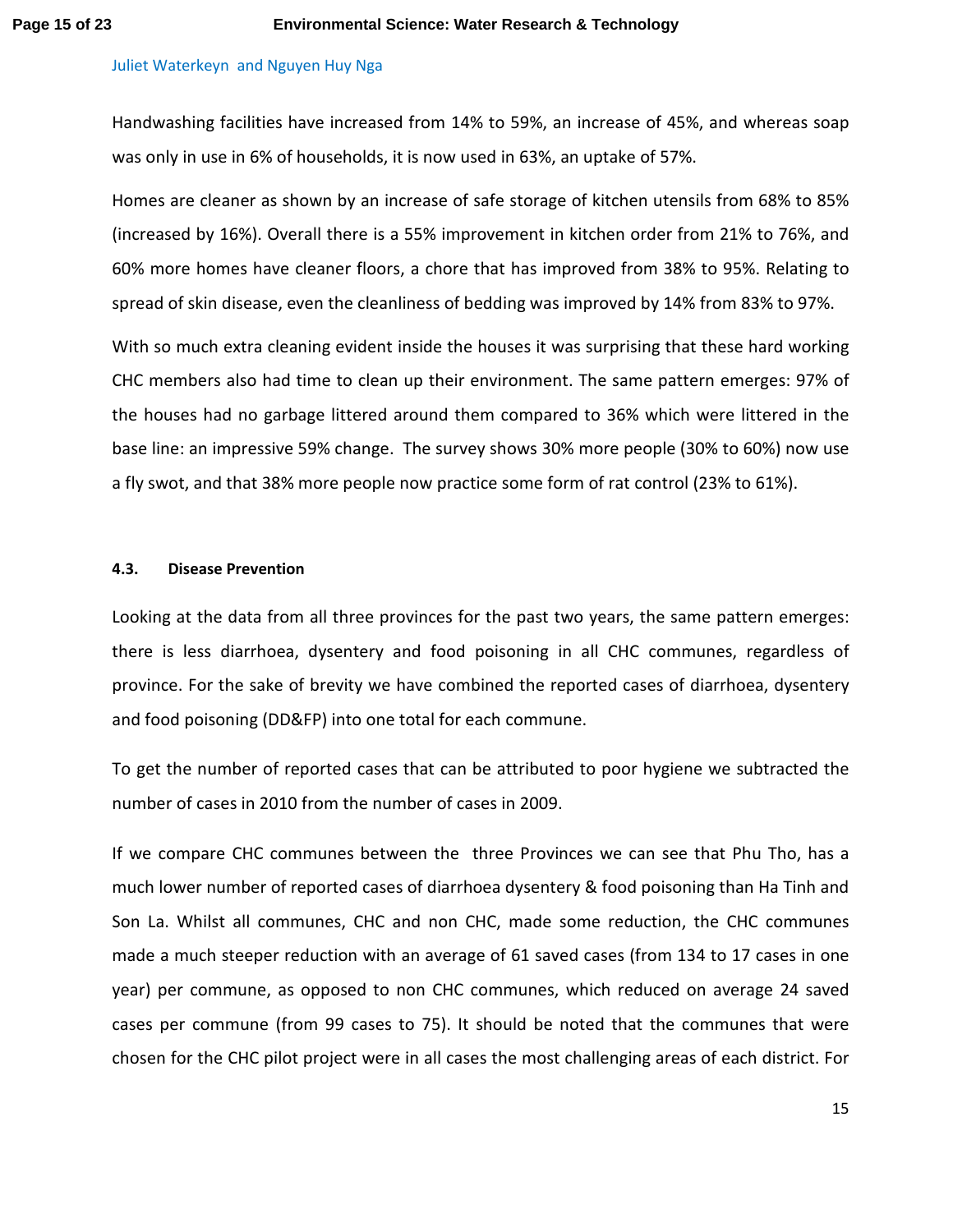example, the non CHC commune of Pi Toong in Son La had many fewer cases in the base line and continued to decrease.

*Fig. 4. Reduction of reported cases of diarrhoea, dysentery and food poisoning in 7 CHC communes in Vietnam after one year of health promotion activity (2010)* 



The control communes have not been adequately researched to find out the dynamics affecting behaviour change in non CHC areas, and this is an area that needs to be studied further. For example, two non CHC communes, not included in Fig. 4. above, actually had an increase of reported in cases with Thach Vinh rising from 39 to 57 and Thach Dai rising in diarrhoea reported cases from 72 to 103, despite a health promotion programme using Social Marketing being conducted in this area. By contrast CHC communes without exception showed a dramatic decrease of reported diarrhoea cases in Phu Tho saving approximately 222 cases, reduced by 22% from 284 to 62; Ha Tinh saving approximately 143 cases, reduced 35% from 410 to 267 and Son La saving approximately 94 cases, reduced by 69% from 307 in 2009 to 213 reported cases in 2010.

The reduction of diarrhoea in Son La, can be reasonably attributed to the CHC activity as there were no other health promotion programmes being conducted in the same area, apart from routine instruction at school and in health centres. The cause of the reduction of reported cases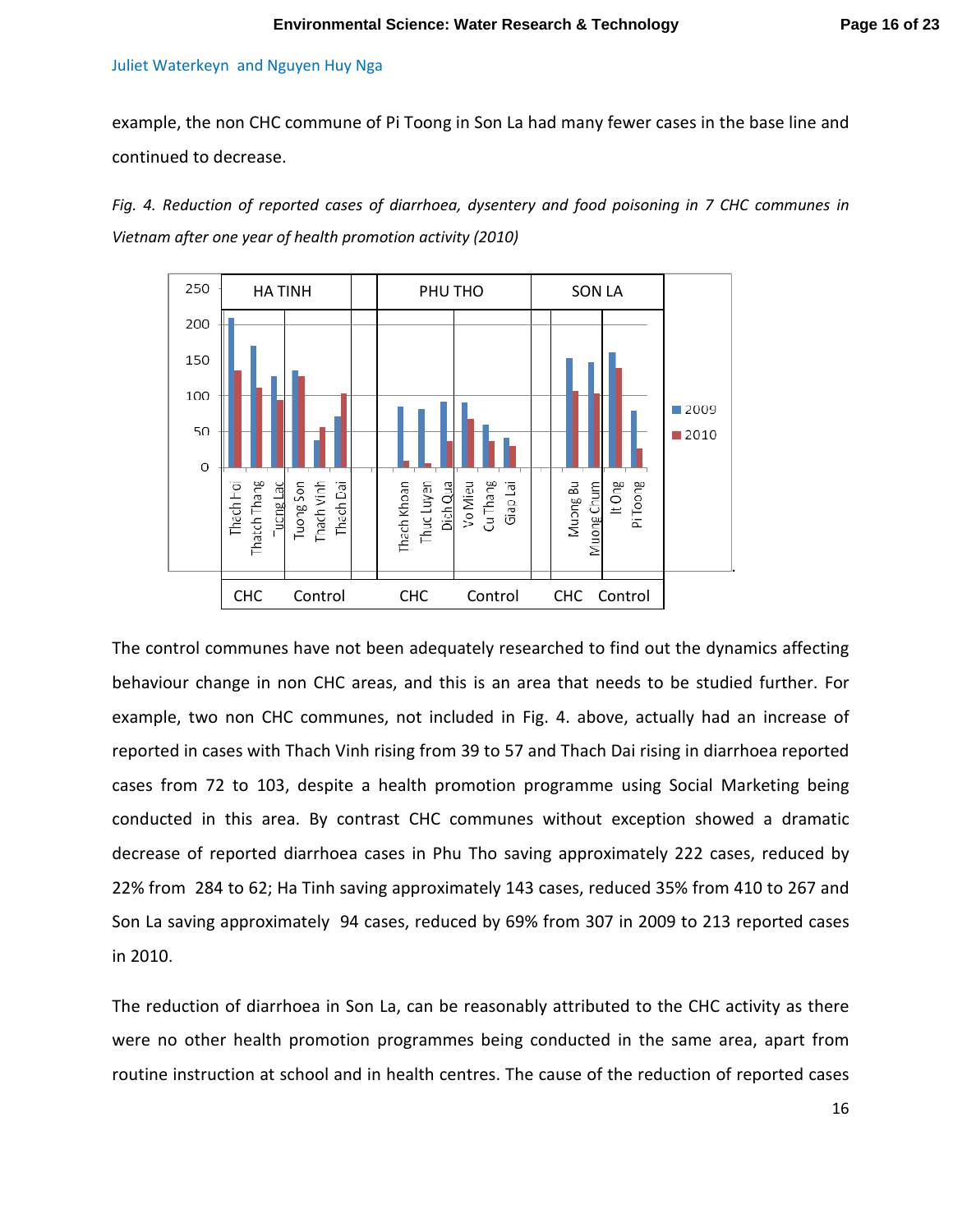is not clear: either diarrhoea itself is actually being successfully prevented by safe hygiene, or the reduction may be because people are successfully treating themselves at home, with the knowledge of how to make ORS - either way this is an improvement. Staff from Health Centre expressed the opinion that people are now able to distinguish between when it is necessary to come to the clinic and are able to prevent and treat communicable diseases at home and they attribute this to the CHC training. In the catchment for the commune health centre in Son La 80- 90% of the homes are represented in a CHC. It would therefore appear that in Son La reduction of diarrhoea is directly attributable to the CHC. To substantiate these findings, data from similar communes where there are no CHCs was compared and it was found that although there is a steady reduction each year in all communes, there is a much steeper decline of diarrhoea and dysentery cases in the CHC Communes.

There has been a sharp reduction in ARI in Son La, where the cooler mountains mean that people suffer more from respiratory disease than from diarrhoea which is more common in the hot lowlands. The Province reports that ARI decreased in Muong Bu from 78 to 46 cases (41%) and in Muong Chum 37 to 15 cases (22%).

These preliminary finding need more research as there are serious questions to be asked as to the cost effectiveness of Social Marketing strategy which appears to have minimal effect on reducing diarrhoea and dysentery, despite claims that handwashing with soap alone can reduce diarrhoea by 47% (Curtis & Cairncross, 2003). It would appear from these comparative examples that a more holistic CHC approach has added value and impacted on a range of diseases. As only two years were compared, only time will tell if this change can be sustained and the cases continue to decrease. In the Zimbabwe Cholera epidemic of 2008-2009, which took more than 4,000 lives, it was noted by Ministry of health that Makoni district where CHCs had been started a decade before were the most able to contain the spread of cholera by home based preventative measures and where more likely to identify and report cases so enabling early containment. However research showed that those areas where CHCs had been in operation for at least three years, continued to maintain the level of low disease burden after the programme had officially ceased and CHCs were self supporting (Waterkeyn, 2005.b.).

17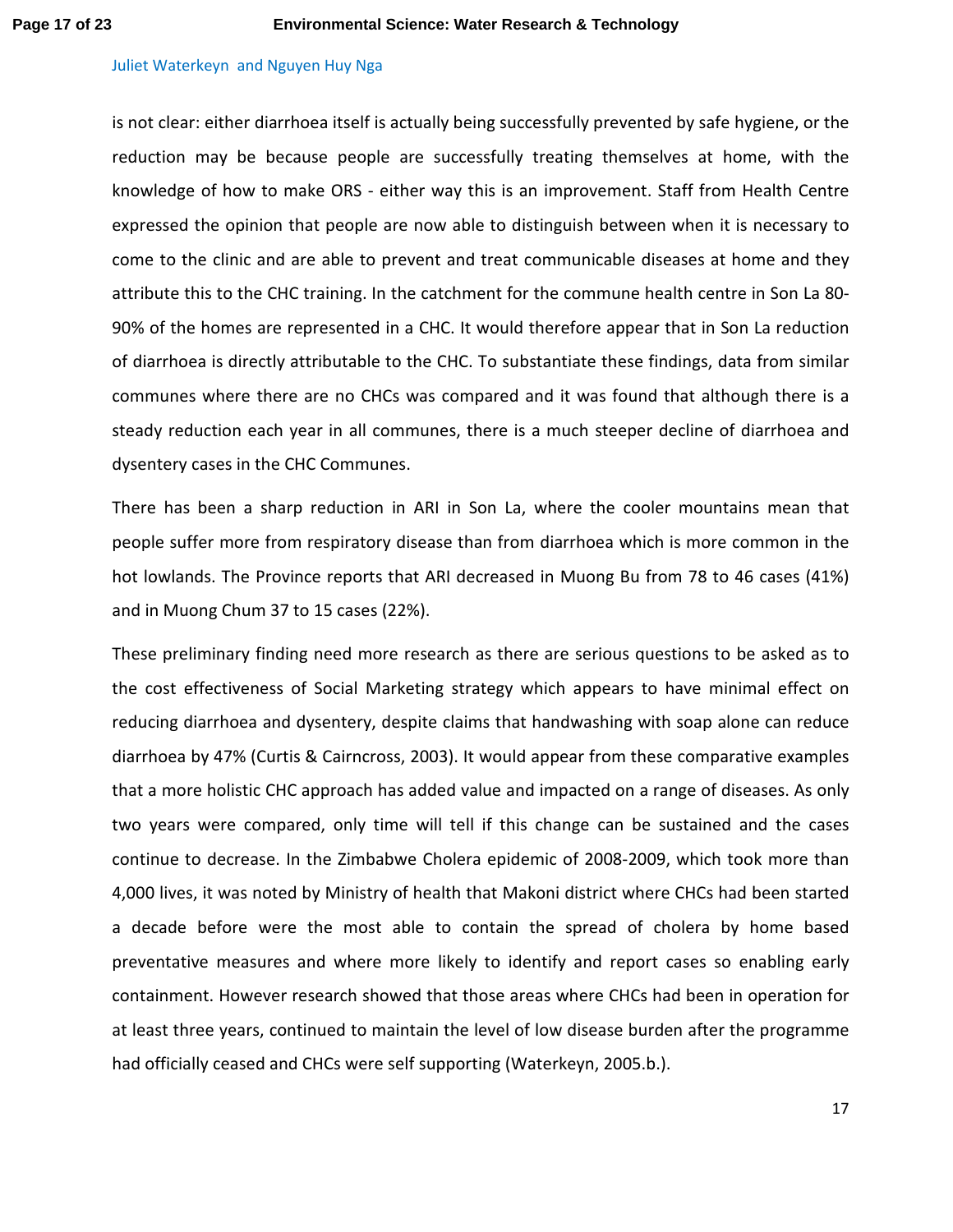## **4.4. How much 'bong' do you get for your Dong?**

To be useful, a model must not only be effective, but also, due to inevitable budgetary constraints, it has to be *cost*-effective in terms of overall impact on health and long term sustainability. To calculate cost-effectiveness, (in the local currency, Vietnamese Dong) we divided the overall expenditure by the number of beneficiaries to get a rough estimate that we can apply to all projects: a cost per beneficiary (known as bong per dong!). Beneficiaries are calculated by number of family members per CHC members as it is assumed that all those in the household will benefit from improved hygiene of the mother of the house.

The CHC Model, as used in Africa, has demonstrated its cost-effectiveness by measuring cost per beneficiary per year. For example in Makoni District, (2000) there were 72 Community Health Clubs with a membership of 3,856, (with an average of 54 members per club) and an estimated 23,136 beneficiaries (average of 6 per family). There were 14 MoH facilitators (each with 5 clubs or more) who were paid a nominal allowance, as well as a fuel allowance. These were the only local costs for the programme. Excluding the initial training costs and the cost of equipping each facilitator with a motor bike, the running costs for the second year amounted to US\$ 24,395.The exact number of health sessions in the District was 3,731. This averages out at a cost per CHC member of US\$2.13 per year for the training; per beneficiary it is only **US\$0.35**.

In the CHC Model in the three Pilot Project districts in Vietnam there were 48 CHCs, There were 48 CHC facilitators who were paid a nominal allowance but no motorbike was provided and fuel costs were not remunerated. The budget for the local training in the District, and the total running costs for two years was US\$ 45,045, or US\$22,522 per annum. With a membership of 2,929 members and 13,268 beneficiaries (taking an average family of 4.53), this worked out at an average between the three areas at US\$ 2.60 for two years, and only **US\$1.70** for one year. Although this is higher than similar CHC projects in Zimbabwe, there are ways to make the programme more cost effective. Costs decrease as the ratio of beneficiaries to facilitator rises therefore, with 48 facilitators compared to 14 in Zimbabwe the programme is bound to cost more. In Zimbabwe more highly trained Environmental Health Technicians were the facilitators.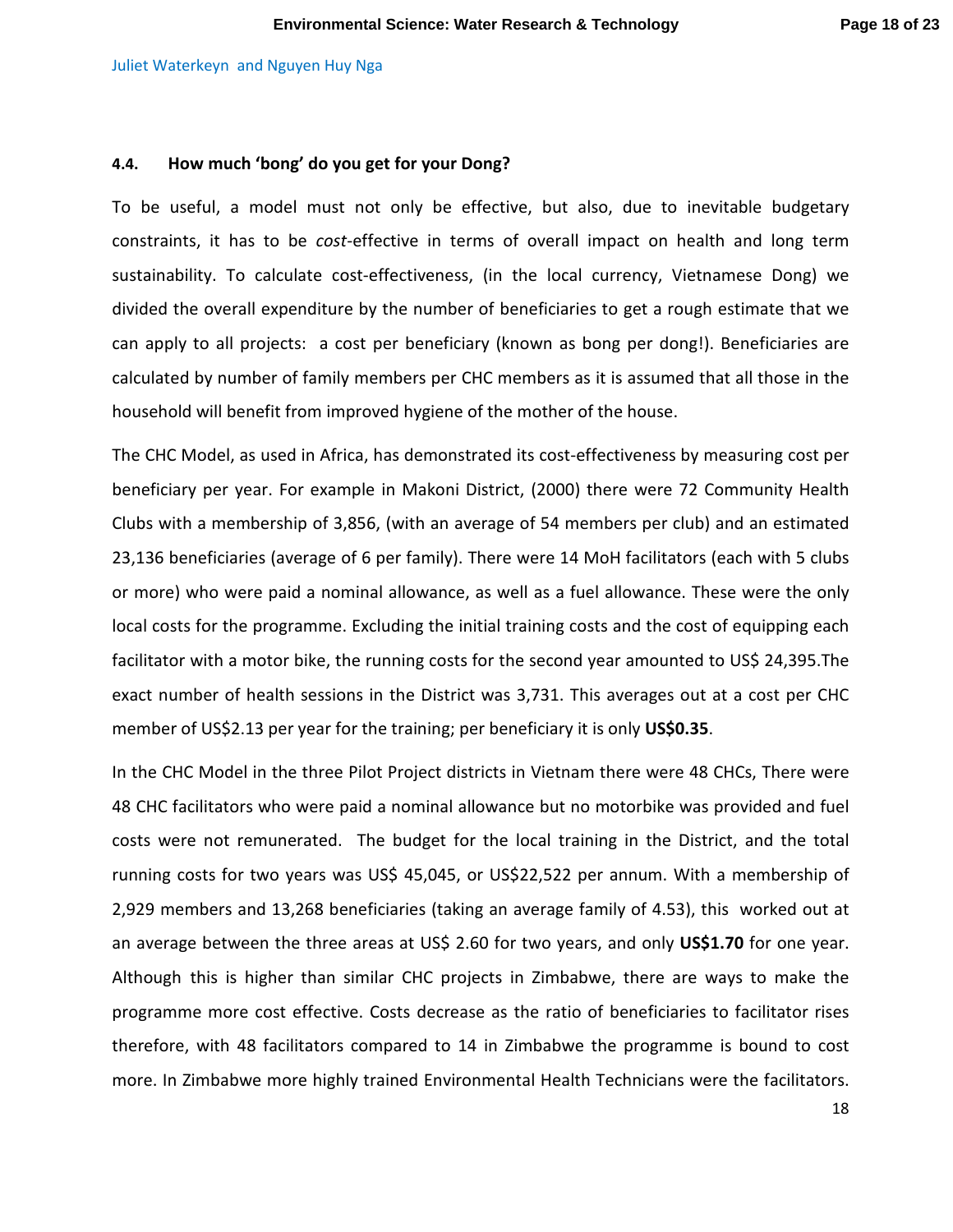Having been provided with a motor bike they were able to conduct five times as many sessions moving to five or more health clubs per week, whereas Vietnamese Village Health Workers, with no transport support, only held one session per week in their own village. Costs in the first year of a programme are usually higher as training materials need to be printed, plus in Vietnam much was spent on billboards and posters which were not strictly needed. Once facilitators in Vietnam are equipped with toolkit and transport, cost per beneficiary should decrease and number of beneficiaries per facilitator could rise if cost of transport to other villages provided, enabling VHWs to do more than one village. The amount of US1.70 is still cost–effective in reducing diarrhoea, and according to MoH clinical reports an estimated 267 reported cases of diarrhoea per year in the 7 communes were saved. Other methods of reducing diarrhoea often include subsidies of well over US\$100 per person for water supply and subsidized sanitation projects.

## **DISCUSSION**

The CHC approach holds special promise in the Vietnamese context as the socialist political system ensures a strong public sector and mass organization network at community level. Unlike many other developing countries, every village has a Village Health Worker, who has often received several months of primary health care training (sometime they are retired doctors, doctor-assistant or nurses), and most are mobile with a motor bike. By a Government Decree they can have average financial incentive of 15 to 20 US\$) depend on location and local authority budget. Similarly, every commune has five or more commune health staff (5 to 8 by national standard), and a 'Cultural House' (Meeting Hall), equipped with a public address system that can be used for meetings and can broadcast meetings to the whole village. In addition to a proactive and well organised Ministry of Health, the National Target Program gives overall coordination in the Water Sanitation and Hygiene sector (RWSS NTP, 20011). The Pilot Project which field tested the Community Health Club Approach has shown high levels of change in knowledge and behaviour, and with very little adaptation is ready to be scaled up throughout Vietnam.

It is particularly interesting that such high rates of change have been achieved without the use of membership cards, visual aids or graduations. This may indicate that although there is value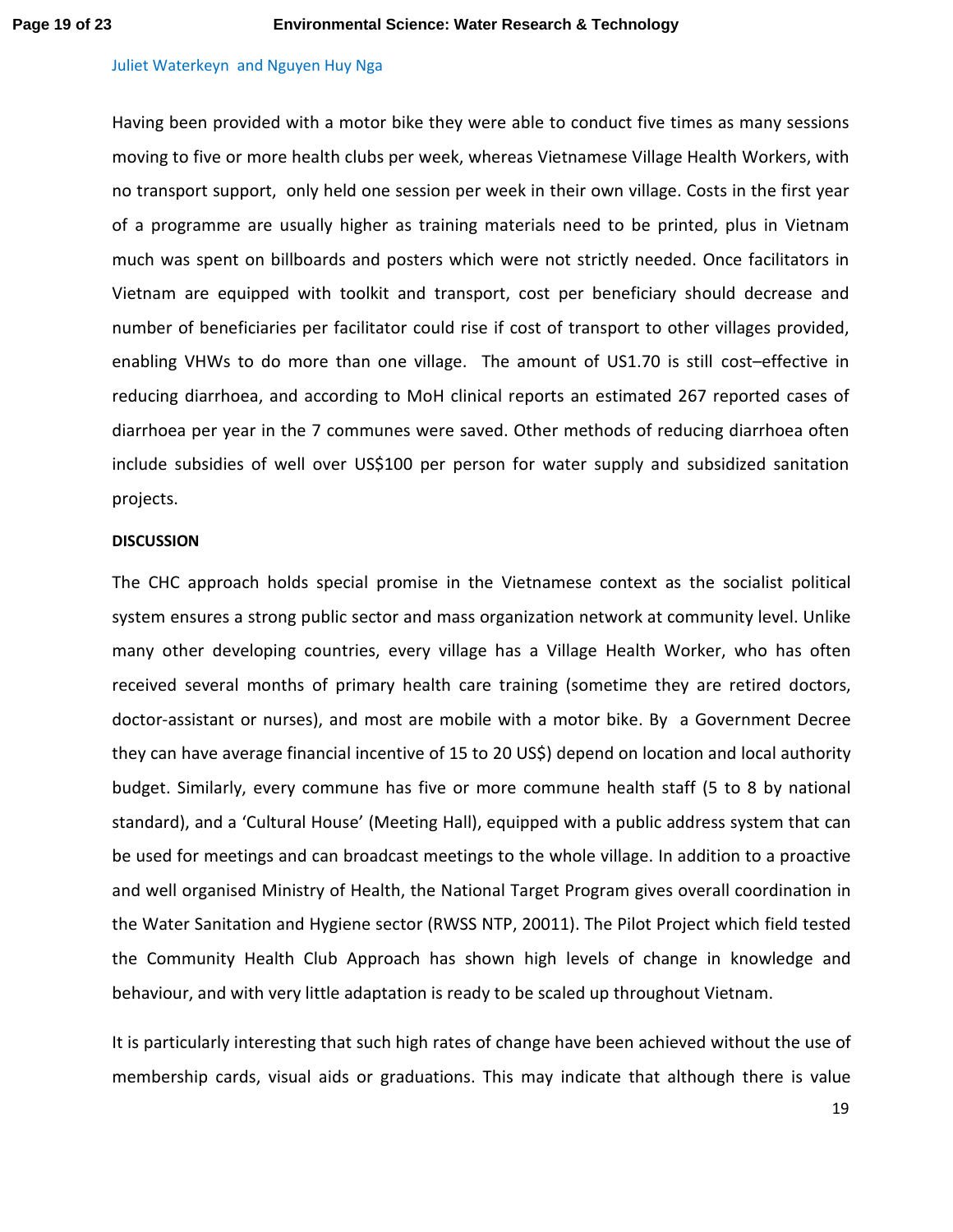added by these aspects, in the context of Vietnam they are obviously not that essential in order to achieve behaviour change, although their inclusion may achieve even higher results, and attract more beneficiaries so making it more cost-effective. It appears that the key trigger in the pilot project has simply been the continual meeting and reinforcement of key messages. Despite the fact much of this has been didactic and oral, women and men have been empowered with increased knowledge none-the-less and this has resulted in significant behaviour change. With a high level of literacy in Vietnam and stricter crowd control (discipline instilled by years of communism) people are perhaps more accustomed to focus for longer periods of time as instructed, without having to be amused by participatory activities and visual aids. The Buddhist and Confucianism culture of Vietnam, which is still widespread particularly in the rural areas, emphasizes tolerance and respect and this may also account for a high level of compliance. The poetic nature and display of fine feelings, sentiment and singing enable CHCs to become a creative outlet for many, as was demonstrated by the many poems that were composed, and the spontaneous delight in singing 'karaoke', augmented by a good PA system in most villages. The positive peer pressure enhanced in CHCs is more in tune with cultural values of tolerance and respect for authority and elders than methodologies such as CLTS. National values instilled by socialism encourage group conformity and consensus, rather than individuality and self expression, and these resonate with the positive peer pressure that is at work in the CHC Model. The rigorous discipline of the masses ensures that people comply with government and strive to immediately adopt recommended practices. If leaders of the 'mass organisations' instruct their members to change, there is likely to be compliance as individualism is not an encouraged. Although integratation of the Community Health Clubs into the existing village structures, has to be done sensitively to avoid confusion of roles at village level, health clubs have shown they have the potential to occupy an essential public health niche in the overall development of each village, under the wing of the well organised Women's Union, which is found throughout Vietnam. In Community Health Clubs in Vietnam there was more equity in gender, with 30-40% male members which was not always an advantage as they tended to dominate proceedings. In Africa, particularly in the rural areas, men tend to leave women to attend to issues of home hygiene, resulting in most CHCs having at least 80% women. The advantage in Vietnam is a highly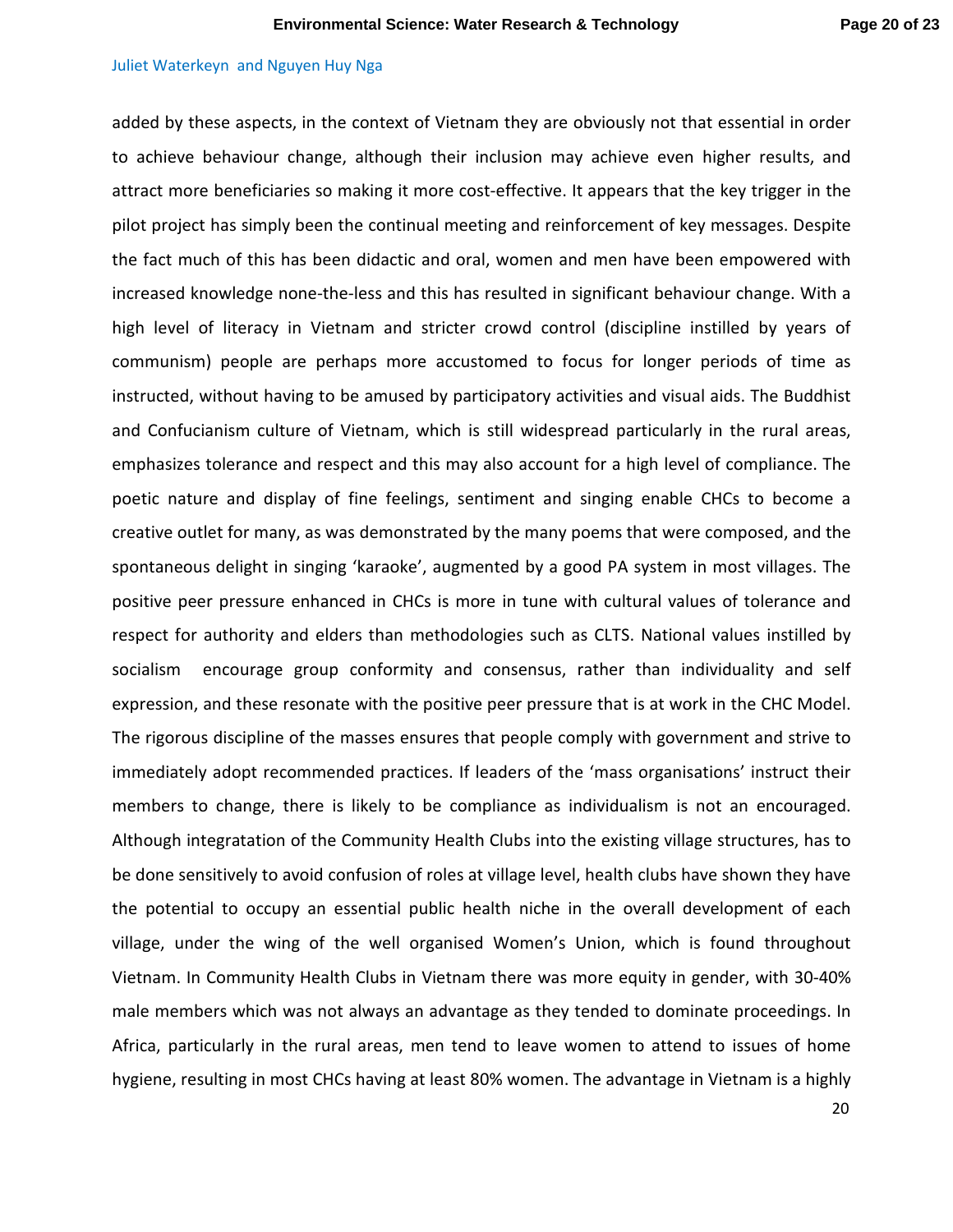bureaucratic government which, once it has adopted a certain methodology, is capable of scaling up rapidly through existing Ministry of Health structures. However, many of the more didactic training practices are still engrained and the rapid increase in CHCs in Vietnam will rely on a core team of effective young trainers, who can use the bottom-up participatory techniques that empower women in particular with more liberal approaches than top-down autocratic style.

The rapid decrease in a range of preventable disease may be attributed in a large part to the power of CHC's to influence behaviour, although more detailed research is needed to dissect what exactly is triggering this rapid change. As MoH budgets are limited, the CHC methodology has shown itself to be extremely cost-effective. It takes Village Health Workers a large effort to mobilise a community, and this effort should be maximised by tackling *all* preventable diseases rather than just narrow focus on one issue such as handwashing. If this is done, the VHWs time is maximised which is not only cost-effective but also in tune with the common culture. With strong evidence from a number of countries, a CHC programme with a high enough coverage of households in a catchment area; can be reasonably predicted to empty a local health clinic of all but cases of non communicable disease, thus saving government money for treatment of many common complaints. This research also shows that money is better spent supporting field workers to empower their communities with knowledge in a consistent programme, than superficial marketing strategies using costly methods such as billboards and printed pamphlets which are shown to have had little impact in reducing diarrhoea in this case. As one official from Ha Tinh remarked the CHC Model is *'low cost- high impact'*.

Although diarrhoea, dysentery, cholera and food poisoning are all diseases that are the first to be targeted in a health promotion programme associated with water and sanitation, we find that the 'added value' provided by the CHC is that other diseases respond to improved hygiene and these are also showing a pattern of reduction in clinical records.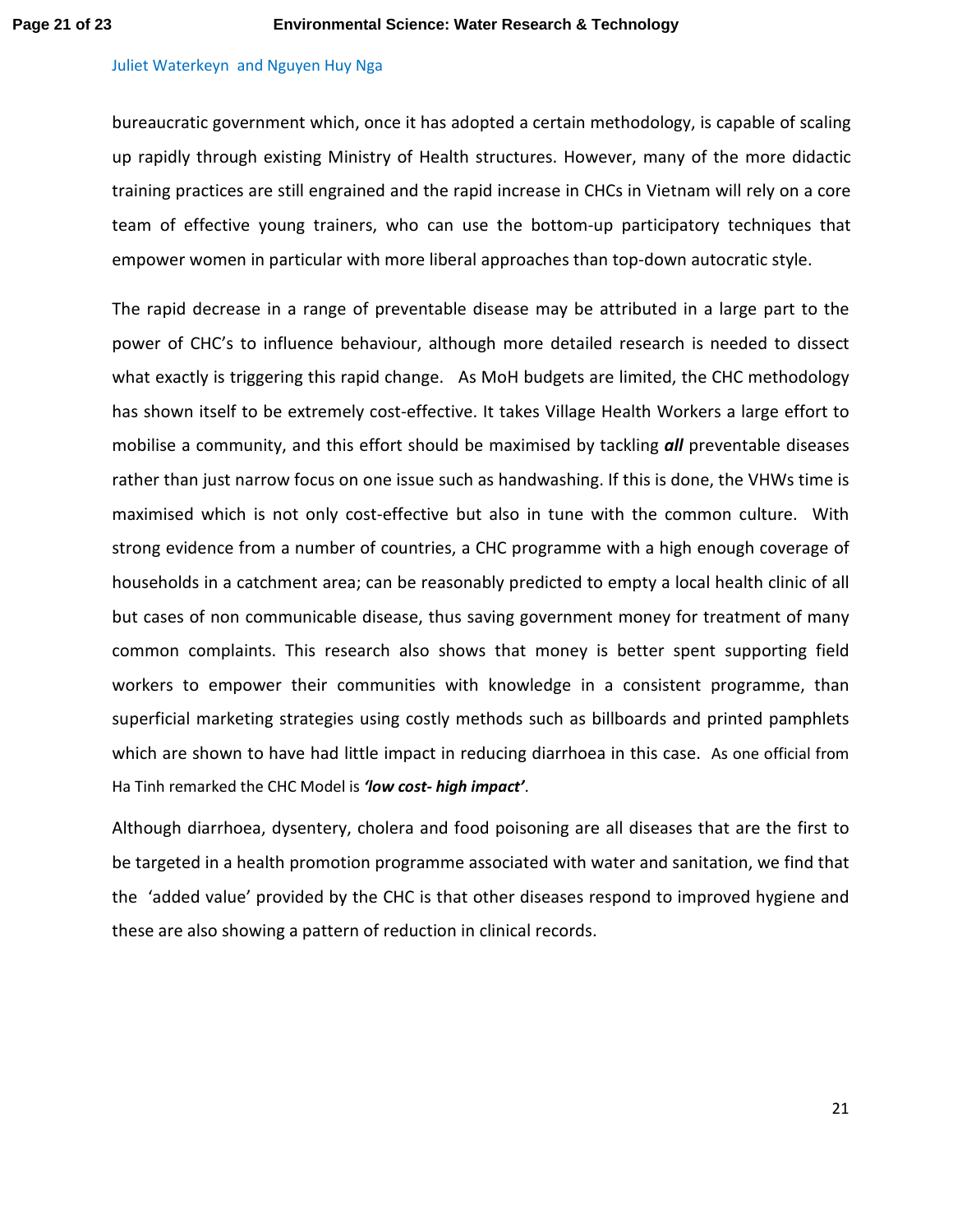## **References**

**Canadian Red Cross**, Waterkeyn, J. Evaluation of the PHAST project in Sri Lanka. Report

- **CARE.** (2005) *Communicating Health: Communicating Rights. A Participatory Tool Kit for Field Agents.* Care International, Sierra Leone.
- **Curtis, V., Kanki, B. et al.** (2001) Evidence of behaviour change following a hygiene promotion programme in Burkino Faso. Bulletin of the World Health Organisation. (79): 518-527.
- **Curtis & Cairncross** (2003) Effect of handwashing with soap on diarrhoea risk in the community: a systematic review. Lancet Infectious Diseases 3 (5) 275-81.
- **Chatterjee. L.,** Time to acknowledge the dirty truth behind community-led sanitation, Poverty Matters Blog / The Guardian, 08 Jun 2011
- **Esrey, S., Potash, J., Roberts, L., et al.** (1991) *Effects of improved water supply and sanitation on ascariasis, diarrhoea, hookworm infection, schistosomiasis control: A Review*. Bulletin of World Health Organisation, Vol. 69, No. 5, pp. 609-621.
- **Feachem R**. (1984) *Intervention for the control of diarrhoeal disease among young children: promotion of personal and domestic hygiene*. Bulletin of the World Health Organisation. Vol. 78. No. 1. pp. 1-2.
- **Fewtrell, L. and Colford, J.M**. (2004) *Water, Sanitation and Hygiene: interventions and diarrhoea. A systematic Review and metaanalysis.* Health Nutrition and Population (HNP) Discussion Paper. Washington: World Bank.
- **Fewtrell L, Kaufmann RB, Kay D, Enanoria W, Haller L, Colford JM** (2005) Water, sanitation, and hygiene interventions to reduce diarrhoea in less developed countries: a systematic review and meta-analysis. Lancet Infect Dis 5: 42-52.

Gelfand, M. (1984). The Genuine Shona: Survival values of an African Culture. Harare: Mambo Press

**Indexmundi**, (2001). Website http://www.indexmundi.com/vietnam/

- **John Hopkins / Cranfield** (2010) Guidance on Communication with a respect to safe drinking water; lieterature review, interviews and case studies
- **Kar K** (2003) Subsidy or self-respect? Participatory Total Community Sanitation in Bangladesh. IDS Working Paper 184. Brighton UK: Institute of Development Studies. Available:
- **King, R. & dos Santos. A** (2007) *Health Clubs: EPIC Programme Guinea Bissau. A Training Manual for field workers.* Effective Intervention, Centre for Economic Performance, LSE.
- **Malabo, H et al.** (2007) Evaluation of PHAST in Tanzania focusing on the Effectiveness and Sustainability of Water, Sanitation and Hygiene Activities in four districts of Mainland Tanzania (Report by WaterAid/Unicef/WSP/ National Institute for Medical Research in Tanzania)
- **Mara, D., Lane, J., Scott, B., and Trouba, D.** (2010). Sanitation and Health. PLoS Medicine, Vol 7, Issue 11.
- **Ministry of Agriculture and Rural Development** (2011) Completion Report for the RWSS National Target Program 2006- 2010 and Major Contents of Rwss NTP 2011-2015
- **Okot, P., Waterkeyn, J and Kwame, V**. (2005) *Rapid Sanitation Uptake in the Internally Displaced People Camps of Northern*  Uganda through Community Health Clubs. Kampala. 31<sup>st</sup> WEDC Conference.
- Palmer Development Group (2004) An Evaluation of the Participatory Hygiene and Sanitation Programme in Uganda. The World bank- Water and Sanitation programme.